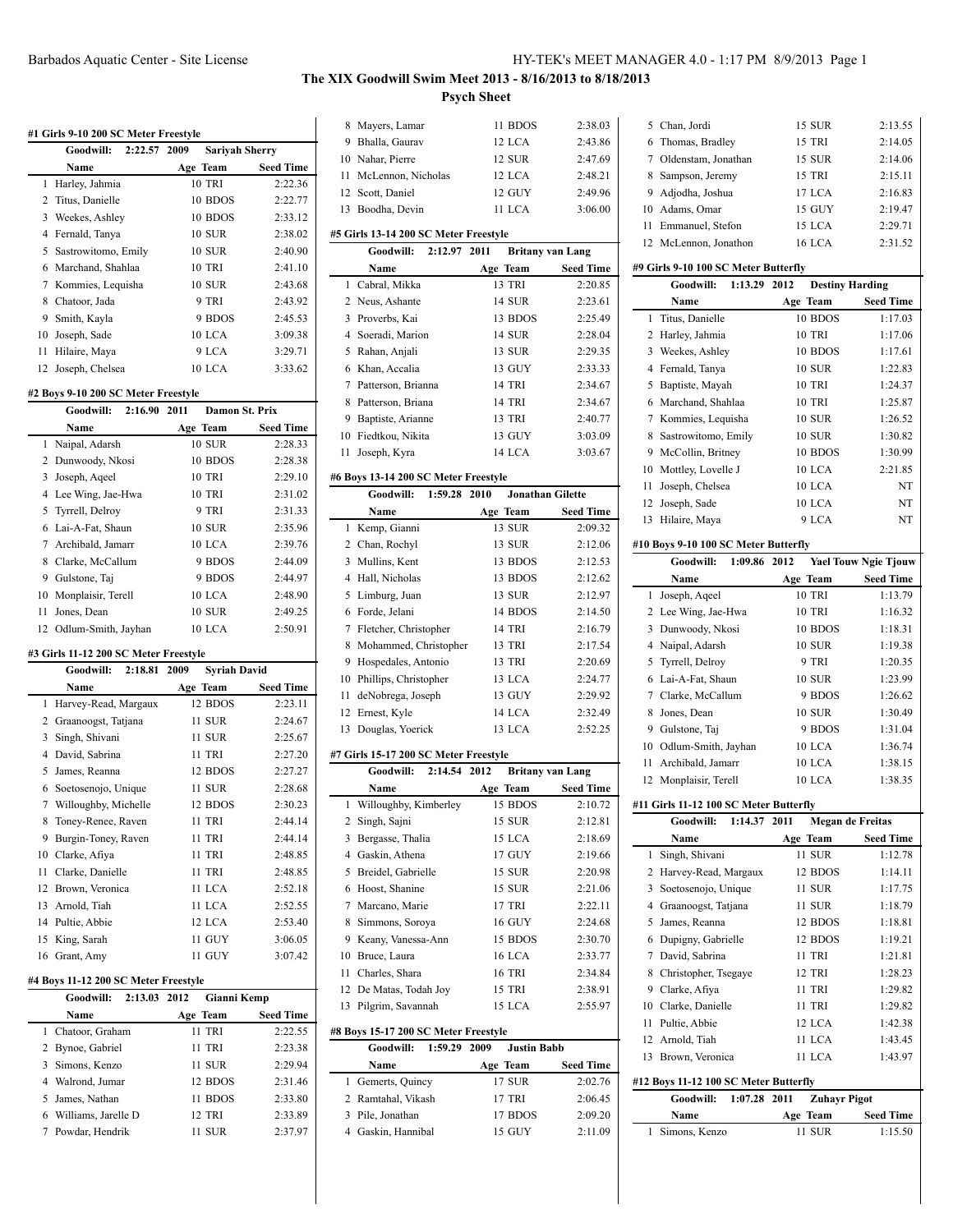# **The XIX Goodwill Swim Meet 2013 - 8/16/2013 to 8/18/2013 Psych Sheet**

### **#12 ... (Boys 11-12 100 SC Meter Butterfly)**

| 2 Bynoe, Gabriel       | 11 TRI        | 1:16.96 |
|------------------------|---------------|---------|
| 3 Parag, Josiah        | 12 TRI        | 1:19.56 |
| 4 Mayers, Lamar        | 11 BDOS       | 1:22.23 |
| 5 Powdar, Hendrik      | 11 SUR        | 1:23.02 |
| 6 James, Nathan        | 11 BDOS       | 1:30.71 |
| 7 McLennon, Nicholas   | 12 LCA        | 1:33.29 |
| 8 Bhalla, Gaurav       | 12 LCA        | 1:34.29 |
| 9 Boodha, Devin        | 11 LCA        | 1:40.29 |
| 10 Stuger, Girano      | <b>12 SUR</b> | 1:47.44 |
| 11 Williams, Jarelle D | 12 TRI        | 1:48.86 |

### **#13 Girls 13-14 100 SC Meter Butterfly**

|   | Goodwill:<br>1:10.58 2012 | Megan de Freitas |                  |
|---|---------------------------|------------------|------------------|
|   | Name                      | Age Team         | <b>Seed Time</b> |
|   | 1 Neus, Ashante           | <b>14 SUR</b>    | 1:14.98          |
|   | 2 Baptiste, Arianne       | 13 TRI           | 1:15.16          |
| 3 | Rahan, Anjali             | 13 SUR           | 1:15.46          |
|   | 4 Williams, T'Shelle      | <b>14 TRI</b>    | 1:16.05          |
|   | 5 Proverbs, Kai           | 13 BDOS          | 1:17.12          |
| 6 | Cabral, Mikka             | 13 TRI           | 1:18.11          |
|   | Soeradi, Marion           | <b>14 SUR</b>    | 1:25.91          |
|   | Joseph, Kyra              | 14 LCA           | 1:40.24          |

### **#14 Boys 13-14 100 SC Meter Butterfly**

|    | Goodwill:               | 1:00.70 2011 | <b>Zuhavr Pigot</b> |                  |
|----|-------------------------|--------------|---------------------|------------------|
|    | <b>Name</b>             |              | Age Team            | <b>Seed Time</b> |
|    | 1 Chan, Rochyl          |              | 13 SUR              | 1:03.62          |
|    | 2 Morris, Leshem        |              | <b>14 TRI</b>       | 1:05.53          |
|    | 3 Kemp, Gianni          |              | 13 SUR              | 1:07.55          |
| 4  | Limburg, Juan           |              | 13 SUR              | 1:07.78          |
|    | 5 Fletcher, Christopher |              | <b>14 TRI</b>       | 1:08.83          |
|    | 6 Mullins, Kent         |              | 13 BDOS             | 1:09.26          |
| 7  | Hall, Nicholas          |              | 13 BDOS             | 1:13.43          |
| 8  | Mohammed, Christopher   |              | <b>13 TRI</b>       | 1:16.86          |
| 9  | Ernest, Kyle            |              | 14 LCA              | 1:24.43          |
| 10 | Phillips, Christopher   |              | 13 LCA              | 1:25.97          |
| 11 | Douglas, Yoerick        |              | 13 LCA              | 1:28.96          |

### **#15 Girls 15-17 100 SC Meter Butterfly**

|    | 1:10.67 2009<br>Goodwill: | <b>Simone Maundy</b> |                  |
|----|---------------------------|----------------------|------------------|
|    | <b>Name</b>               | Age Team             | <b>Seed Time</b> |
|    | 1 Singh, Sajni            | 15 SUR               | 1:10.90          |
|    | 2 Marcano, Marie          | 17 TRI               | 1:12.09          |
| 3  | Breidel, Gabrielle        | 15 SUR               | 1:12.39          |
| 4  | Bergasse, Thalia          | 15 LCA               | 1:12.82          |
| 5  | Hoost, Shanine            | 15 SUR               | 1:14.59          |
|    | 6 Searles, Jade           | 15 BDOS              | 1:15.39          |
|    | 7 Charles, Shara          | <b>16 TRI</b>        | 1:16.14          |
| 8  | Parag, Colleen            | 17 TRI               | 1:18.13          |
| 9  | Bruce, Laura              | 16 LCA               | 1:21.89          |
| 10 | Pilgrim, Savannah         | 15 LCA               | 1:34.59          |

### **#16 Boys 15-17 100 SC Meter Butterfly**

| <b>Goodwill:</b>   | 58.73 2007    | <b>Macelino Richards</b> |
|--------------------|---------------|--------------------------|
| <b>Name</b>        | Age Team      | <b>Seed Time</b>         |
| 1 Gemerts, Quincy  | 17 SUR        | 1:00.28                  |
| 2 Chan, Jordi      | 15 SUR        | 1:02.73                  |
| 3 Ramtahal, Vikash | 17 TRI        | 1:03.37                  |
| Gunby, Gabriel     | 17 BDOS       | 1:03.92                  |
| 5 Sampson, Jeremy  | <b>15 TRI</b> | 1:05.30                  |
| Gaskin, Hannibal   | 15 GUY        | 1:05.93                  |

| 7                                           | Oldenstam, Jonathan                          | <b>15 SUR</b>  | 1:06.38                  |  |
|---------------------------------------------|----------------------------------------------|----------------|--------------------------|--|
| 8                                           | Harrison, Kyle                               | 17 TRI         | 1:09.75                  |  |
| 9                                           | Adjodha, Joshua                              | 17 LCA         | 1:10.22                  |  |
| 10                                          | Emmanuel, Stefon                             | 15 LCA         | 1:19.93                  |  |
| 11                                          | McLennon, Jonathon                           | <b>16 LCA</b>  | 1:25.55                  |  |
|                                             | #17 Girls 8 & Under 50 SC Meter Breaststroke |                |                          |  |
|                                             | Goodwill:<br>43.22 2009                      | Nekysha Pelhan |                          |  |
|                                             | Name                                         | Age Team       | <b>Seed Time</b>         |  |
| 1                                           | Touw Ngie Tiouw, Talia                       | 8 SUR          | 47.14                    |  |
| 2                                           | Moeslan, Caithlin                            | 8 SUR          | 47.27                    |  |
| 3                                           | Anthony, Zoe                                 | 8 TRI          | 49.35                    |  |
| 4                                           | Dunwoody, Aza                                | 8 BDOS         | 51.16                    |  |
| 5                                           | Talma, Keilani                               | 8 BDOS         | 51.95                    |  |
| 6                                           | Hazzell, Naima                               | 7 LCA          | 52.61                    |  |
| 7                                           | Moses, Marilyn                               | 8 TRI          | 53.62                    |  |
| 8                                           | Muler, Rachel                                | 7 SUR          | 53.63                    |  |
| 9                                           | Caseman, Neishelah                           | 6 TRI          | 54.00                    |  |
| 10                                          | Welch, Ti-Juana                              | 8 BDOS         | 59.69                    |  |
| 11                                          | Mauricette, Sunshine                         | 8 LCA          | 1:02.01                  |  |
| 12                                          | Soomer-Charles, Gabrielle                    | 8 LCA          | 1:05.34                  |  |
| #18 Boys 8 & Under 50 SC Meter Breaststroke |                                              |                |                          |  |
|                                             | Goodwill:<br>40.90 2001                      |                | <b>Shelemaih REdmond</b> |  |
|                                             | Name                                         | Age Team       | <b>Seed Time</b>         |  |
| 1                                           | Stuger, Feranto                              | 8 SUR          | 46.56                    |  |
| 2                                           | Joseph, Riquelio                             | 8 TRI          | 47.41                    |  |
|                                             |                                              |                |                          |  |

|     | 2 Joseph, Riquelio         | <b>8 TRI</b> | 47.41 |
|-----|----------------------------|--------------|-------|
|     | 3 Trotman, Kai             | 8 BDOS       | 48.48 |
| 4   | Taylor, Zachary            | 8 BDOS       | 49.33 |
|     | 5 Pollard, Christopher     | 8 BDOS       | 49.68 |
|     | 6 Kasdiran, Preston        | 8 SUR        | 49.81 |
|     | 7 Moeljodirjo, Sven        | 7 SUR        | 50.98 |
|     | 8 Matamoro, Johann-Matthew | 8 TRI        | 51.12 |
| 9   | Changar, Josiah            | 7 TRI        | 51.13 |
| 10. | Seaton, Leon               | 8 GUY        | 53.28 |
| 11  | Blanchard, D'Andre         | 7 LCA        | 53.38 |
|     | 12 Ambrose, Kyle           | 8 LCA        | 56.62 |
| 13  | Reynolds, Ziv              | 8 LCA        | 56.63 |

### **#19 Girls 9-10 50 SC Meter Breaststroke**

|    | Goodwill:           | 37.60 | 2009 | <b>Valery Amstelveen</b> |                  |
|----|---------------------|-------|------|--------------------------|------------------|
|    | Name                |       |      | Age Team                 | <b>Seed Time</b> |
|    | 1 Titus, Danielle   |       |      | 10 BDOS                  | 39.59            |
| 2  | Weekes, Ashley      |       |      | 10 BDOS                  | 39.60            |
| 3  | Fernald, Tanya      |       |      | 10 SUR                   | 41.62            |
| 4  | Chatoor, Jada       |       |      | 9 TRI                    | 42.39            |
| 5. | Marchand, Shahlaa   |       |      | <b>10 TRI</b>            | 42.44            |
| 6  | Baptiste, Mayah     |       |      | <b>10 TRI</b>            | 42.73            |
| 7  | Smith, Kayla        |       |      | 9 BDOS                   | 43.28            |
| 8  | Starke, Serena      |       |      | <b>10 SUR</b>            | 46.10            |
| 9  | Sastrowitomo, Emily |       |      | 10 SUR                   | 46.31            |
| 10 | Mottley, Lovelle J  |       |      | 10 LCA                   | 47.93            |
| 11 | Joseph, Sade        |       |      | 10 LCA                   | 50.54            |
| 12 | Joseph, Chelsea     |       |      | 10 LCA                   | 52.53            |

### **#20 Boys 9-10 50 SC Meter Breaststroke**

| Goodwill:         | 38.29 2012 |               | <b>Yael Touw Ngie Tjouw</b> |
|-------------------|------------|---------------|-----------------------------|
| Name              |            | Age Team      | <b>Seed Time</b>            |
| 1 Dunwoody, Nkosi |            | 10 BDOS       | 39.25                       |
| 2 Joseph, Ageel   |            | <b>10 TRI</b> | 41.34                       |
| 3 Halfhide, Jair  |            | 9 SUR         | 41.44                       |
| 4 Naipal, Adarsh  |            | 10 SUR        | 43.03                       |
| Jones, Dean       |            | <b>10 SUR</b> | 43.07                       |

| 6 Tyrrell, Delroy    | 9 TRI  | 43.27 |
|----------------------|--------|-------|
| 7 Lee Wing, Jae-Hwa  | 10 TRI | 43.53 |
| 8 Monplaisir, Terell | 10 LCA | 43.98 |
| 9 Clarke, McCallum   | 9 BDOS | 45.93 |
| 10 Samuel, Andre     | 10 LCA | 47.48 |
| 11 Archibald, Jamarr | 10 LCA | 48.06 |
| 12 Skinner, Niel     | 9 BDOS | 49.31 |

### **#21 Girls 11-12 50 SC Meter Breaststroke**

|                                         | Goodwill:<br>37.47   | <b>Zandel Holder</b><br>2007 |                  |  |
|-----------------------------------------|----------------------|------------------------------|------------------|--|
|                                         | Name                 | Age Team                     | <b>Seed Time</b> |  |
| 1                                       | Singh, Shivani       | 11 SUR                       | 38.12            |  |
| 2                                       | Pultie, Abbie        | 12 LCA                       | 40.92            |  |
| 3                                       | Graanoogst, Tatjana  | 11 SUR                       | 41.15            |  |
| 4                                       | Dundas, Sefanja      | 12 SUR                       | 41.17            |  |
| 5                                       | Willoughby, Michelle | 12 BDOS                      | 41.37            |  |
| 6                                       | David, Sabrina       | 11 TRI                       | 41.56            |  |
| 7                                       | Harvey-Read, Margaux | 12 BDOS                      | 41.98            |  |
| 8                                       | Dupigny, Gabrielle   | 12 BDOS                      | 42.25            |  |
| 9                                       | Clarke, Afiya        | 11 TRI                       | 42.71            |  |
| 10                                      | Clarke, Danielle     | 11 TRI                       | 42.71            |  |
| 11                                      | Toney-Renee, Raven   | 11 TRI                       | 44.73            |  |
| 12                                      | Burgin-Toney, Raven  | 11 TRI                       | 44.73            |  |
| 13                                      | Arnold, Tiah         | 11 LCA                       | 44.90            |  |
|                                         | 14 Brown, Veronica   | 11 LCA                       | 47.39            |  |
| 15                                      | King, Sarah          | 11 GUY                       | 50.31            |  |
| #22 Boys 11-12 50 SC Meter Breaststroke |                      |                              |                  |  |

| Goodwill:<br>35.08 |                                          | <b>Daniel Tardieu</b><br>2007          |                  |
|--------------------|------------------------------------------|----------------------------------------|------------------|
|                    | Name                                     | Age Team                               | <b>Seed Time</b> |
| 1                  | Bynoe, Gabriel                           | 11 TRI                                 | 37.96            |
| 2                  | Walrond, Jumar                           | 12 BDOS                                | 38.02            |
| 3                  | Simons, Kenzo                            | 11 SUR                                 | 38.72            |
| 4                  | Stuger, Girano                           | <b>12 SUR</b>                          | 39.23            |
| 5                  | Chatoor, Graham                          | 11 TRI                                 | 40.30            |
| 6                  | Williams, Jarelle D                      | 12 TRI                                 | 41.40            |
| 7                  | Powdar, Hendrik                          | 11 SUR                                 | 41.70            |
| 8                  | Boodha, Devin                            | 11 LCA                                 | 42.63            |
| 9                  | Hacket, Nathon                           | 11 GUY                                 | 42.71            |
| 10                 | James, Nathan                            | 11 BDOS                                | 43.89            |
| 11                 | Taylor, Cavaari                          | 11 LCA                                 | 44.22            |
| 12                 | Hinds, Zari                              | 12 BDOS                                | 44.87            |
| 13                 | McLennon, Nicholas                       | 12 LCA                                 | 46.32            |
|                    | 14 Beaton, Nkosi                         | 11 GUY                                 | 50.27            |
|                    | #23 Girls 13-14 50 SC Meter Breaststroke |                                        |                  |
|                    | Goodwill:                                | 36.37 2012<br><b>Valery Amstelveen</b> |                  |
|                    | Name                                     | Age Team                               | <b>Seed Time</b> |
| 1                  | Proverbs, Kai                            | 13 BDOS                                | 36.97            |

|    | Name                 | Age Team      | <b>Seed Time</b> |
|----|----------------------|---------------|------------------|
|    | 1 Proverbs, Kai      | 13 BDOS       | 36.97            |
|    | 2 Patterson, Brianna | <b>14 TRI</b> | 38.62            |
|    | 3 Patterson, Briana  | <b>14 TRI</b> | 38.62            |
|    | 4 Neus, Ashante      | 14 SUR        | 39.85            |
|    | 5 Soeradi, Marion    | 14 SUR        | 40.07            |
| 6  | Rahan, Anjali        | 13 SUR        | 40.67            |
|    | Williams, T'Shelle   | <b>14 TRI</b> | 40.76            |
| 8  | McKenzie, Amber      | 13 BDOS       | 40.84            |
| 9  | Joseph, Kyra         | 14 LCA        | 42.93            |
| 10 | Baptiste, Arianne    | 13 TRI        | 43.33            |
| 11 | Graham, Davia        | 13 BDOS       | 45.56            |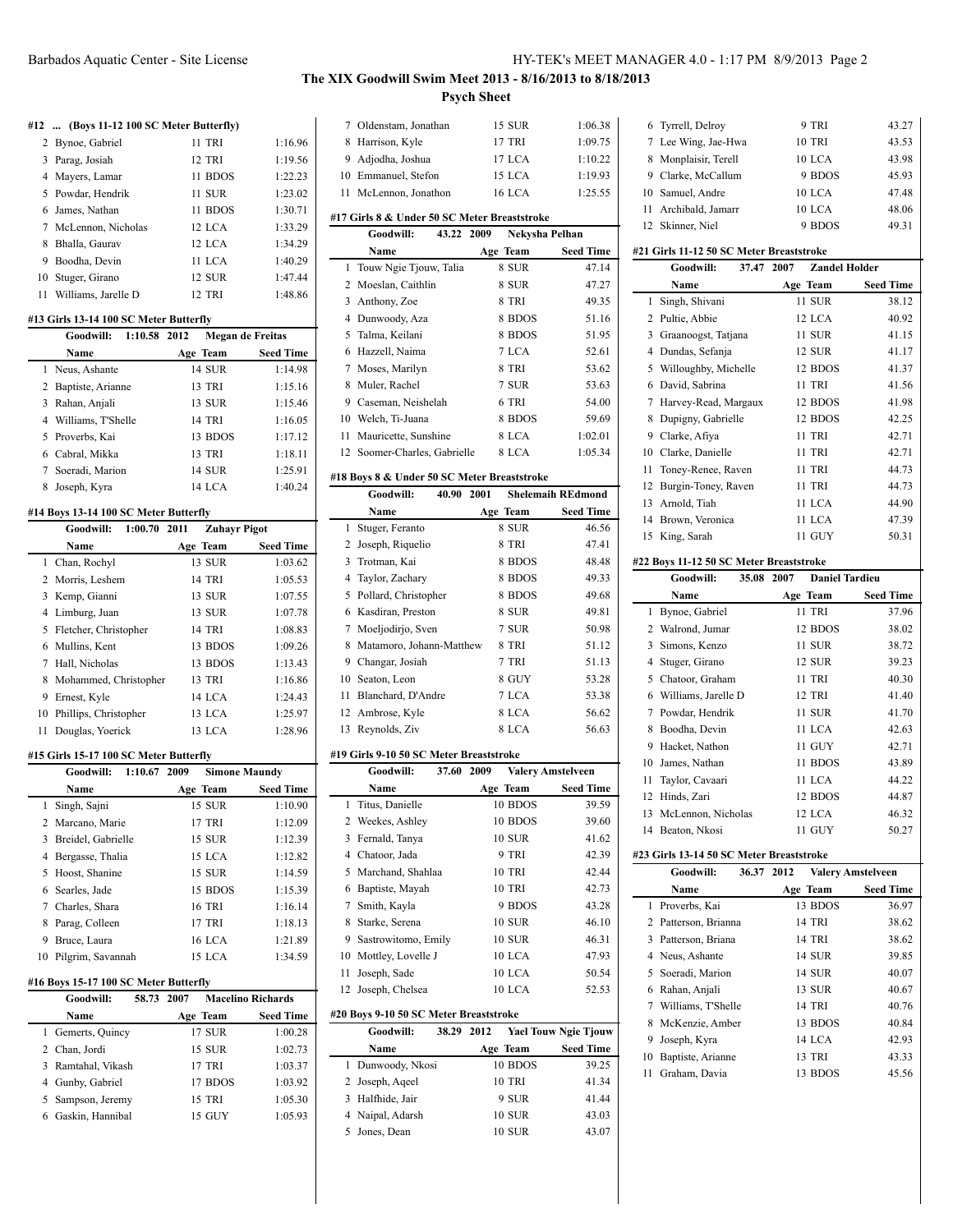# **The XIX Goodwill Swim Meet 2013 - 8/16/2013 to 8/18/2013 Psych Sheet**

| #24 Boys 13-14 50 SC Meter Breaststroke |                                           |                                |                        |
|-----------------------------------------|-------------------------------------------|--------------------------------|------------------------|
|                                         | Goodwill:<br>31.78 2010                   | <b>Jonathan Gillette</b>       |                        |
|                                         | Name                                      | Age Team                       | <b>Seed Time</b>       |
| 1                                       | Limburg, Juan                             | 13 SUR                         | 33.07                  |
| 2                                       | Kemp, Gianni                              | 13 SUR                         | 34.13                  |
|                                         | 3 Mullins, Kent                           | 13 BDOS                        | 34.90                  |
|                                         | 4 Forde, Jelani                           | 14 BDOS                        | 35.17                  |
|                                         | 5 Morris, Leshem                          | 14 TRI                         | 35.91                  |
|                                         | 6 Hospedales, Antonio                     | 13 TRI                         | 36.16                  |
|                                         | 7 Hall, Nicholas                          | 13 BDOS                        | 36.28                  |
|                                         |                                           |                                |                        |
|                                         | 8 Halfhide, Jordan                        | <b>14 SUR</b>                  | 37.07                  |
|                                         | 9 Mohammed, Christopher                   | 13 TRI                         | 37.31                  |
|                                         | 10 Phillips, Christopher                  | 13 LCA                         | 40.49                  |
|                                         | 11 Ernest, Kyle                           | 14 LCA                         | 40.71                  |
| 12                                      | Felix, Haydn                              | 13 LCA                         | 43.44                  |
|                                         | 13 Skeete, Jamaal                         | 14 GUY                         | 48.00                  |
|                                         | #25 Girls 15-17 50 SC Meter Breaststroke  |                                |                        |
|                                         | Goodwill:<br>37.00 2012                   | <b>Britany van Lang</b>        |                        |
|                                         | Name                                      | Age Team                       | <b>Seed Time</b>       |
| 1                                       | Willoughby, Kimberley                     | 15 BDOS                        | 37.05                  |
|                                         | 2 Parag, Colleen                          | 17 TRI                         | 38.12                  |
|                                         | 3 Gaskin, Athena                          | 17 GUY                         | 38.71                  |
|                                         | 4 Marcano, Marie                          | 17 TRI                         | 38.84                  |
|                                         | 5 Tjon A Joe, Arantxa                     | 15 SUR                         | 39.88                  |
|                                         |                                           |                                |                        |
|                                         | 6 Bruce, Laura                            | <b>16 LCA</b>                  | 40.16                  |
|                                         | 7 Bergasse, Thalia                        | 15 LCA                         | 41.07                  |
|                                         | 8 Singh, Sajni                            | 15 SUR                         | 41.21                  |
|                                         | 9 Breidel, Gabrielle                      | 15 SUR                         | 41.23                  |
|                                         | 10 Keany, Vanessa-Ann                     | 15 BDOS                        | 41.28                  |
|                                         | 11 Charles, Shara                         | 16 TRI                         | 41.56                  |
|                                         | 12 Searles, Jade                          | 15 BDOS                        | 42.21                  |
|                                         | 13 Pilgrim, Savannah                      | 15 LCA                         | 43.85                  |
| 14                                      | Sanmoogan, Jamila                         | 15 GUY                         | 45.01                  |
|                                         | #26 Boys 15-17 50 SC Meter Breaststroke   |                                |                        |
|                                         | 30.54<br>Goodwill:                        | 2009                           | <b>Abraham Mc Leod</b> |
|                                         | Name                                      | Age Team                       | <b>Seed Time</b>       |
|                                         | 1 Gunby, Gabriel                          | 17 BDOS                        | 32.97                  |
|                                         | 2 Harrison, Kyle                          | 17 TRI                         | 33.22                  |
|                                         | 3 Emmanuel, Stefon                        | 15 LCA                         | 33.44                  |
|                                         | 4 Gangaram Panday, Sanjiv                 | 15 SUR                         | 33.61                  |
|                                         |                                           |                                |                        |
|                                         | 5 Gemerts, Quincy                         | 17 SUR                         | 33.69                  |
|                                         | 6 Ramtahal, Vikash                        | 17 TRI                         | 34.04                  |
|                                         | 7 Thomas, Bradley                         | 15 TRI                         | 34.12                  |
|                                         | 8 Coles, Joshua                           | 17 BDOS                        | 34.73                  |
|                                         | 9 Dunn, Omari                             | 15 GUY                         | 36.06                  |
|                                         | 10 Bernhardt, Marius                      | 17 BDOS                        | 36.64                  |
| 11                                      | Ramsaroop, Derrick                        | 16 GUY                         | 38.69                  |
| 12                                      | Wilson Chalmers, Jaeden                   | 15 LCA                         | 39.10                  |
| 13                                      | McLennon, Jonathon                        | 16 LCA                         | 40.18                  |
|                                         | 14 Adjodha, Joshua                        | 17 LCA                         | 40.96                  |
|                                         | #27 Girls 8 & Under 50 SC Meter Butterfly |                                |                        |
|                                         | 38.44<br>Goodwill:                        | 2006<br><b>Brienne Renfurm</b> |                        |
|                                         |                                           |                                |                        |
|                                         | Name                                      | Age Team                       | <b>Seed Time</b>       |
| 1                                       | Moeslan, Caithlin                         | 8 SUR                          | 40.38                  |
| 2                                       | Touw Ngie Tjouw, Talia                    | 8 SUR                          | 40.80                  |
|                                         | 3 Anthony, Zoe                            | 8 TRI                          | 41.95                  |
|                                         | 4 Dunwoody, Aza                           | 8 BDOS                         | 42.90                  |
| 5                                       | Karwofodi, Cheverny                       | 8 SUR                          | 43.63                  |
| 6                                       | Talma, Keilani                            | 8 BDOS                         | 44.12                  |

| 7  | Renwick, Kayla                           | 8 BDOS                          | 44.58                       |
|----|------------------------------------------|---------------------------------|-----------------------------|
| 8  | Marcelle, Mya                            | 8 TRI                           | 46.02                       |
|    | 9 Caseman, Neishelah                     | 6 TRI                           | 48.29                       |
|    | 10 Hazzell, Naima                        | 7 LCA                           | 59.90                       |
| 11 | Mauricette, Sunshine                     | 8 LCA                           | 1:02.01                     |
| 12 | Soomer-Charles, Gabrielle                | 8 LCA                           | 1:12.45                     |
|    |                                          |                                 |                             |
|    | #28 Boys 8 & Under 50 SC Meter Butterfly |                                 |                             |
|    | Goodwill:<br>33.81                       | 2010                            | <b>Yael Touw Ngie Tjouw</b> |
|    | Name                                     | Age Team                        | <b>Seed Time</b>            |
| 1  | Stuger, Feranto                          | 8 SUR                           | 38.25                       |
| 2  | Pollard, Christopher                     | 8 BDOS                          | 39.38                       |
| 3  | Joseph, Riquelio                         | 8 TRI                           | 39.50                       |
| 4  |                                          | 7 TRI                           | 39.75                       |
|    | Changar, Josiah                          |                                 |                             |
| 5  | Matamoro, Johann-Matthew                 | 8 TRI                           | 40.68                       |
| 6  | Kasdiran, Preston                        | 8 SUR                           | 42.15                       |
|    | 7 Taylor, Zachary                        | 8 BDOS                          | 42.56                       |
| 8  | Seaton, Leon                             | 8 GUY                           | 43.53                       |
|    | 9 Dulieu, Diego                          | 8 BDOS                          | 45.08                       |
|    | 10 Ambrose, Kyle                         | 8 LCA                           | 49.30                       |
| 11 | Moeljodirjo, Sven                        | 7 SUR                           | 49.42                       |
| 12 | Blanchard, D'Andre                       | 7 LCA                           | 51.85                       |
| 13 | Reynolds, Ziv                            | 8 LCA                           | 59.81                       |
|    |                                          |                                 |                             |
|    | #29 Girls 9-10 50 SC Meter Butterfly     |                                 |                             |
|    | Goodwill:<br>32.47                       | 2012<br><b>Destiny Harding</b>  |                             |
|    | Name                                     | Age Team                        | <b>Seed Time</b>            |
| 1  | Harley, Jahmia                           | <b>10 TRI</b>                   | 33.41                       |
| 2  | Titus, Danielle                          | 10 BDOS                         | 34.56                       |
| 3  | Weekes, Ashley                           | 10 BDOS                         | 34.88                       |
|    | 4 Kommies, Lequisha                      | 10 SUR                          | 35.90                       |
| 5  | Baptiste, Mayah                          | 10 TRI                          | 36.16                       |
| 6  | Fernald, Tanya                           | <b>10 SUR</b>                   | 36.91                       |
| 7  | Marchand, Shahlaa                        | <b>10 TRI</b>                   | 37.50                       |
| 8  | Smith, Kayla                             | 9 BDOS                          | 40.49                       |
|    | 9 Starke, Serena                         | <b>10 SUR</b>                   | 40.51                       |
|    | 10 Hilaire, Maya                         | 9 LCA                           | 43.45                       |
| 11 | Joseph, Sade                             | 10 LCA                          | 46.10                       |
| 12 | Mottley, Lovelle J                       | 10 LCA                          | 47.81                       |
|    |                                          |                                 |                             |
|    | #30 Boys 9-10 50 SC Meter Butterfly      |                                 |                             |
|    | Goodwill:<br>31.94                       | 2012                            | <b>Yael Touw Ngie Tjouw</b> |
|    | Name                                     | Age Team                        | <b>Seed Time</b>            |
| 1  | Joseph, Aqeel                            | <b>10 TRI</b>                   | 33.07                       |
| 2  | Tyrrell, Delroy                          | 9 TRI                           | 33.82                       |
| 3  | Lee Wing, Jae-Hwa                        | 10 TRI                          | 34.94                       |
| 4  | Naipal, Adarsh                           | 10 SUR                          | 35.26                       |
| 5  | Dunwoody, Nkosi                          | 10 BDOS                         | 35.55                       |
|    | 6 Lai-A-Fat, Shaun                       | <b>10 SUR</b>                   | 36.76                       |
| 7  |                                          | 9 BDOS                          | 37.10                       |
|    |                                          |                                 |                             |
|    | Gulstone, Taj                            |                                 |                             |
| 8  | Odlum-Smith, Jayhan                      | 10 LCA                          | 37.87                       |
|    | 9 Jones, Dean                            | 10 SUR                          | 38.48                       |
|    | 10 Clarke, McCallum                      | 9 BDOS                          | 39.78                       |
| 11 | Archibald, Jamarr                        | 10 LCA                          | 41.29                       |
|    | 12 Monplaisir, Terell                    | 10 LCA                          | 46.96                       |
| 13 | Samuel, Andre                            | 10 LCA                          | 47.73                       |
|    | #31 Girls 11-12 50 SC Meter Butterfly    |                                 |                             |
|    | Goodwill:<br>32.57                       | 2012<br><b>Kimberley Gonesh</b> |                             |
|    | Name                                     |                                 |                             |
| 1  |                                          | Age Team<br>11 SUR              | <b>Seed Time</b>            |
|    | Singh, Shivani                           |                                 | 33.03                       |
| 2  | Harvey-Read, Margaux                     | 12 BDOS                         | 33.12                       |
| 3  | Dundas, Sefanja                          | 12 SUR                          | 33.29                       |

 $\overline{\phantom{0}}$ 

|    | 4 Graanoogst, Tatjana  | 11 SUR        | 34.34 |
|----|------------------------|---------------|-------|
|    | 5 Dupigny, Gabrielle   | 12 BDOS       | 34.79 |
|    | 6 James, Reanna        | 12 BDOS       | 34.83 |
|    | 7 Christopher, Tsegaye | <b>12 TRI</b> | 35.15 |
|    | 8 David, Sabrina       | 11 TRI        | 36.42 |
|    | 9 Clarke, Afiya        | 11 TRI        | 38.13 |
|    | 10 Clarke, Danielle    | <b>11 TRI</b> | 38.13 |
|    | 11 Pultie, Abbie       | 12 LCA        | 38.89 |
|    | 12 Arnold, Tiah        | 11 LCA        | 39.96 |
| 13 | Brown, Veronica        | 11 LCA        | 40.86 |

# **#32 Boys 11-12 50 SC Meter Butterfly**

|    | Goodwill:                             | 29.75      | 2010     | <b>Zuhayr Pigot</b>     |                  |
|----|---------------------------------------|------------|----------|-------------------------|------------------|
|    | Name                                  |            | Age Team |                         | <b>Seed Time</b> |
| 1  | Bynoe, Gabriel                        |            |          | 11 TRI                  | 32.60            |
| 2  | Parag, Josiah                         |            |          | 12 TRI                  | 32.79            |
|    | 3 Simons, Kenzo                       |            |          | 11 SUR                  | 33.42            |
|    | 4 Stuger, Girano                      |            |          | 12 SUR                  | 33.68            |
|    | 5 Williams, Jarelle D                 |            |          | 12 TRI                  | 33.76            |
|    | 6 Mayers, Lamar                       |            |          | 11 BDOS                 | 34.50            |
| 7  | Walrond, Jumar                        |            |          | 12 BDOS                 | 35.47            |
|    | 8 Nahar, Pierre                       |            |          | <b>12 SUR</b>           | 35.95            |
| 9  | Boodha, Devin                         |            |          | 11 LCA                  | 37.80            |
|    | 10 McLennon, Nicholas                 |            |          | 12 LCA                  | 38.19            |
|    | 11 Bhalla, Gaurav                     |            |          | 12 LCA                  | 38.40            |
|    | 12 Hinds, Zari                        |            |          | 12 BDOS                 | 38.83            |
|    | 13 Scott, Daniel                      |            |          | 12 GUY                  | 40.19            |
|    | 14 Beaton, Nkosi                      |            |          | 11 GUY                  | 59.91            |
|    | #33 Girls 13-14 50 SC Meter Butterfly |            |          |                         |                  |
|    | Goodwill:                             | 31.46      | 2011     | <b>Hadassah Morales</b> |                  |
|    | Name                                  |            | Age Team |                         | <b>Seed Time</b> |
| 1  | Neus, Ashante                         |            |          | 14 SUR                  | 32.05            |
|    | 2 Cabral, Mikka                       |            |          | 13 TRI                  | 32.14            |
|    | 3 Baptiste, Arianne                   |            |          | 13 TRI                  | 32.48            |
|    | 4 Gonesh, Kimberley                   |            |          | 13 SUR                  | 32.57            |
|    | 5 Williams, T'Shelle                  |            |          | 14 TRI                  | 32.59            |
| 6  | Rahan, Anjali                         |            |          | 13 SUR                  | 33.44            |
|    | 7 Proverbs, Kai                       |            |          | 13 BDOS                 | 34.73            |
|    | 8 McKenzie, Amber                     |            |          | 13 BDOS                 | 38.62            |
| 9  | Joseph, Kyra                          |            |          | 14 LCA                  | 41.42            |
| 10 | Piggott, Tara                         |            |          | 14 BDOS                 | 45.02            |
|    | #34 Boys 13-14 50 SC Meter Butterfly  |            |          |                         |                  |
|    | Goodwill:                             | 26.92 2011 |          | <b>Zuhayr Pigot</b>     |                  |
|    | Name                                  |            | Age Team |                         | <b>Seed Time</b> |
| 1  | Chan, Rochyl                          |            |          | 13 SUR                  | 27.35            |
| 2  | Limburg, Juan                         |            |          | 13 SUR                  | 29.09            |
|    | 3 Morris, Leshem                      |            |          | 14 TRI                  | 29.17            |
|    | 4 Fletcher, Christopher               |            |          | 14 TRI                  | 29.65            |
|    | 5 Kemp, Gianni                        |            |          | 13 SUR                  | 30.17            |
|    | 6 Forde, Jelani                       |            |          | 14 BDOS                 | 30.41            |
|    | 7 Hospedales, Antonio                 |            |          | 13 TRI                  | 30.51            |
|    | 8 Mullins, Kent                       |            |          | 13 BDOS                 | 31.24            |
| 9  | Hall, Nicholas                        |            |          | 13 BDOS                 | 31.69            |
|    | 10 Ernest, Kyle                       |            |          | 14 LCA                  | 32.56            |
|    | 11 Phillips, Christopher              |            |          | 13 LCA                  | 33.28            |
|    | 12 deNobrega, Joseph                  |            |          | 13 GUY                  | 33.41            |
|    | 13 Douglas, Yoerick                   |            |          | 13 LCA                  | 35.89            |
|    | 14 Felix, Haydn                       |            |          | 13 LCA                  | 40.49            |
|    |                                       |            |          |                         |                  |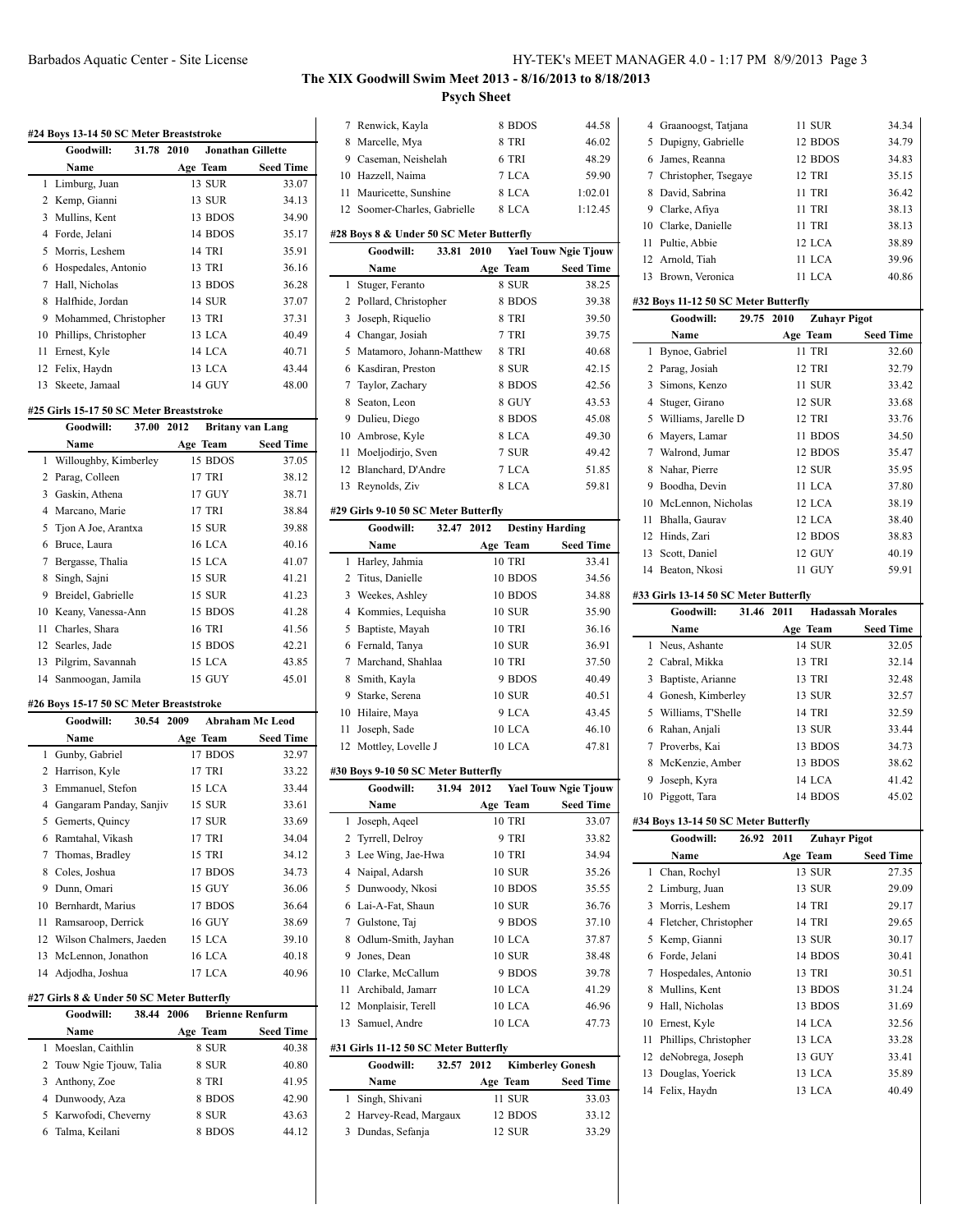# **The XIX Goodwill Swim Meet 2013 - 8/16/2013 to 8/18/2013 Psych Sheet**

|   | #35 Girls 15-17 50 SC Meter Butterfly                                    |                              |                           |
|---|--------------------------------------------------------------------------|------------------------------|---------------------------|
|   | 31.24<br>Goodwill:                                                       | 2009<br><b>Simone Maundy</b> |                           |
|   | Name                                                                     | Age Team                     | Seed Time                 |
|   | 1 Breidel, Gabrielle                                                     | 15 SUR                       | 31.56                     |
|   | 2 Bergasse, Thalia                                                       | 15 LCA                       | 31.82                     |
|   | 3 Willoughby, Kimberley                                                  | 15 BDOS                      | 31.84                     |
|   | 4 Singh, Sajni                                                           | 15 SUR                       | 32.05                     |
|   | 5 Hoost, Shanine                                                         | 15 SUR                       | 32.36                     |
|   | 6 Marcano, Marie                                                         | 17 TRI                       | 32.46                     |
|   | 7 Gaskin, Athena                                                         | 17 GUY                       | 32.58                     |
| 8 | Charles, Shara                                                           | 16 TRI                       | 33.51                     |
|   | 9 Bruce, Laura                                                           | 16 LCA                       | 33.78                     |
|   | 10 Simmons, Soroya                                                       | 16 GUY                       | 33.83                     |
|   | 11 Searles, Jade                                                         | 15 BDOS                      | 34.37                     |
|   | 12 Parag, Colleen                                                        | 17 TRI                       | 34.58                     |
|   | 13 Keany, Vanessa-Ann                                                    | 15 BDOS                      | 35.92                     |
|   | 14 Pilgrim, Savannah                                                     | 15 LCA                       | 40.34                     |
|   |                                                                          |                              |                           |
|   | #36 Boys 15-17 50 SC Meter Butterfly                                     |                              | <b>Marcelino RIchards</b> |
|   | 25.94 2007<br>Goodwill:                                                  |                              |                           |
|   | Name                                                                     | Age Team                     | <b>Seed Time</b>          |
| 1 | Gemerts, Quincy                                                          | 17 SUR                       | 26.84                     |
|   | 2 Chan, Jordi                                                            | 15 SUR                       | 27.66                     |
|   | 3 Sampson, Jeremy                                                        | 15 TRI                       | 27.92                     |
|   | 4 Ramtahal, Vikash                                                       | 17 TRI                       | 28.11                     |
| 5 | Gunby, Gabriel                                                           | 17 BDOS                      | 28.52                     |
|   | 6 Gaskin, Hannibal                                                       | 15 GUY                       | 29.09                     |
|   | 7 Harrison, Kyle                                                         | 17 TRI                       | 29.22                     |
| 8 | Pile, Jonathan                                                           | 17 BDOS                      | 30.02                     |
|   | 9 Oldenstam, Jonathan                                                    | 15 SUR                       | 30.17                     |
|   | 10 Emmanuel, Stefon                                                      | 15 LCA                       | 31.08                     |
|   | 11 Adams, Omar                                                           | 15 GUY                       | 31.39                     |
|   | 12 Adjodha, Joshua                                                       | 17 LCA                       | 31.92                     |
|   | 13 Bernhardt, Marius                                                     | 17 BDOS                      | 32.96                     |
|   | 14 McLennon, Jonathon                                                    | <b>16 LCA</b>                | 35.99                     |
|   | 15 Wilson Chalmers, Jaeden                                               | 15 LCA                       | 38.87                     |
|   |                                                                          |                              |                           |
|   | #37 Girls 9-10 400 SC Meter Freestyle Relay<br>4:35.34 2012<br>Goodwill: | TRI                          |                           |
|   |                                                                          |                              |                           |
|   | J Chai, H Harley, D Edwards, V Faure                                     |                              |                           |
|   | Team                                                                     | <b>Relay</b>                 | <b>Seed Time</b>          |
| 1 | TRI                                                                      | A                            | 4:44.95                   |
| 2 | <b>BDOS</b>                                                              | A                            | 4:50.94                   |
| 3 | SUR                                                                      | А                            | 4:56.27                   |
|   | Fernald, Tanya 10                                                        | Kommies, Lequisha 10         |                           |
| 4 | Sastrowitomo, Emily 10<br><b>LCA</b>                                     | Starke, Serena 10<br>Α       | NΤ                        |
|   | Joseph, Sade 10                                                          | Hilaire, Maya 9              |                           |
|   | Joseph, Chelsea 10                                                       | Mottley, Lovelle J 10        |                           |
|   | #38 Boys 9-10 400 SC Meter Freestyle Relay                               |                              |                           |
|   | Goodwill: 4:38.93 2012                                                   | SUR                          |                           |
|   |                                                                          |                              |                           |
|   | A Naipal, J Halfhide, K Simons, Y Touw Ngie Tjouw                        |                              |                           |
|   | Team                                                                     | Relay                        | <b>Seed Time</b>          |
| 1 | TRI                                                                      | A                            | 4:38.56                   |
| 2 | Jesurum, Daniel 9<br>SUR                                                 | А                            | 4:52.44                   |
|   | Jones, Dean 10                                                           | Halfhide, Jair 9             |                           |
|   | Lai-A-Fat, Shaun 10                                                      | Naipal, Adarsh 10            |                           |

Lai-A-Fat, Shaun 10 Naipal, Adarsh 10

4 LCA **A** 5:10.46 Archibald, Jamarr 10 Odlum-Smith, Jayhan 10<br>Monplaisir, Terell 10 Samuel, Andre 10

3 BDOS

Monplaisir, Terell 10

| #39 Girls 11-12 400 SC Meter Freestyle Relay |                                                                        |                                        |                            |
|----------------------------------------------|------------------------------------------------------------------------|----------------------------------------|----------------------------|
|                                              | 4:32.21 2011<br>Goodwill:                                              | <b>Suriname</b>                        |                            |
|                                              | M DE Freitas, M Soeradi, D Amatredjo, A Neus                           |                                        |                            |
|                                              | Team                                                                   | Relay                                  | <b>Seed Time</b>           |
| 1                                            | <b>SUR</b>                                                             | A                                      | 4:31.12                    |
|                                              | Dundas, Sefanja 12                                                     |                                        | Graanoogst, Tatjana 11     |
|                                              | Singh, Shivani 11                                                      |                                        | Soetosenojo, Unique 11     |
|                                              | 2 BDOS<br>TRI                                                          | A<br>A                                 | 4:36.48                    |
| 3                                            |                                                                        |                                        | 4:52.39                    |
|                                              | 4 LCA                                                                  | A                                      | NT                         |
|                                              | Brown, Abigail 12<br>Pultie, Abbie 12                                  | Arnold, Tiah 11<br>Brown, Veronica 11  |                            |
|                                              |                                                                        |                                        |                            |
|                                              | #40 Boys 11-12 400 SC Meter Freestyle Relay                            |                                        |                            |
|                                              | Goodwill: 4:13.71 2012                                                 | <b>Suriname</b>                        |                            |
|                                              | G Kemp, S Mac Intosh, J Telting, W Zinhagel                            |                                        |                            |
|                                              | Team                                                                   | Relay                                  | <b>Seed Time</b>           |
| 1                                            | TRI                                                                    | A                                      | 4:30.06                    |
|                                              | 2 SUR                                                                  | A                                      | 4:42.33                    |
|                                              | Nahar, Pierre 12<br>Simons, Kenzo 11                                   | Powdar, Hendrik 11                     |                            |
| 3                                            | <b>BDOS</b>                                                            | Stuger, Girano 12<br>A                 | 4:46.02                    |
|                                              | 4 LCA                                                                  | A                                      | NT                         |
|                                              | McLennon, Nicholas 12                                                  | Boodha, Devin 11                       |                            |
|                                              | Bhalla, Gaurav 12                                                      | Taylor, Cavaari 11                     |                            |
|                                              |                                                                        |                                        |                            |
|                                              | #41 Girls 13-14 400 SC Meter Freestyle Relay<br>Goodwill: 4:24.43 2010 | <b>TRI</b>                             |                            |
|                                              |                                                                        |                                        |                            |
|                                              | Team                                                                   | Relay                                  | <b>Seed Time</b>           |
| 1                                            | <b>SUR</b>                                                             | A                                      | 4:27.27                    |
|                                              | Gonesh, Kimberley 13<br>Rahan, Anjali 13                               | Neus, Ashante 14<br>Soeradi, Marion 14 |                            |
| 2                                            | TRI                                                                    | A                                      | 4:32.70                    |
| 3                                            | <b>BDOS</b>                                                            | A                                      | 5:00.77                    |
|                                              |                                                                        |                                        |                            |
|                                              | #42 Boys 13-14 400 SC Meter Freestyle Relay                            |                                        |                            |
|                                              | 3:52.47 2010<br>Goodwill:                                              | TRI                                    |                            |
|                                              | Team                                                                   | Relay                                  | <b>Seed Time</b>           |
| 1                                            | <b>SUR</b>                                                             | A                                      | 3:53.91                    |
|                                              | Chan, Rochyl 13                                                        | Halfhide, Jordan 14                    |                            |
| 2                                            | Kemp, Gianni 13<br>TRI                                                 | Limburg, Juan 13<br>A                  | 3:58.14                    |
| 3                                            | <b>BDOS</b>                                                            | A                                      |                            |
|                                              | 4 LCA                                                                  |                                        | 4:08.49                    |
|                                              |                                                                        | A                                      | NT                         |
|                                              | Phillips, Christopher 13<br>Douglas, Yoerick 13                        | Ernest, Kyle 14<br>Felix, Haydn 13     |                            |
|                                              |                                                                        |                                        |                            |
|                                              | #43 Girls 15-17 400 SC Meter Freestyle Relay                           |                                        |                            |
|                                              | 4:21.79 2009<br>Goodwill:                                              |                                        | <b>Trinidad and Tobago</b> |
|                                              | S Maundy, R Gordon, S Granderson, M Armstrong                          |                                        |                            |
|                                              | Team                                                                   | Relay                                  | <b>Seed Time</b>           |
| 1                                            | <b>SUR</b>                                                             | А                                      | 4:17.20                    |
|                                              | Breidel, Gabrielle 15<br>Singh, Sajni 15                               | Hoost, Shanine 15                      | Tjon A Joe, Arantxa 15     |
| 2                                            | <b>BDOS</b>                                                            | А                                      | 4:27.80                    |
| 3                                            | TRI                                                                    | A                                      | 4:30.01                    |
|                                              | De Matas, Todah Joy 15                                                 |                                        |                            |
| 4                                            | <b>LCA</b>                                                             | А                                      | XNT                        |
|                                              | Bergasse, Thalia 15                                                    | Bruce, Laura 16                        |                            |
|                                              | Joseph, Kyra 14                                                        |                                        | Pilgrim, Savannah 15       |
|                                              |                                                                        |                                        |                            |
|                                              |                                                                        |                                        |                            |
|                                              |                                                                        |                                        |                            |
|                                              |                                                                        |                                        |                            |
|                                              |                                                                        |                                        |                            |
|                                              |                                                                        |                                        |                            |
|                                              |                                                                        |                                        |                            |

|    | #44 Boys 15-17 400 SC Meter Freestyle Relay |                          |                           |
|----|---------------------------------------------|--------------------------|---------------------------|
|    | 3:41.57<br>2007<br>Goodwill:                |                          | Trinidad & Tobago         |
|    | Team                                        | Relay                    | <b>Seed Time</b>          |
| 1  | <b>SUR</b>                                  | A                        | 3:46.54                   |
|    | Chan, Jordi 15                              |                          | Gangaram Panday, Sanjiv   |
|    | Gemerts, Quincy 17                          |                          | Oldenstam, Jonathan 15    |
| 2  | TRI                                         | A                        | 3:53.26                   |
| 3  | <b>BDOS</b>                                 | A                        | 4:01.99                   |
|    | 4 GUY                                       | A                        | 4:25.40                   |
|    | Adams, Omar 15<br>Dunn. Omari 15            |                          | Ramsaroop, Derrick 16     |
|    | 5 LCA                                       | Gaskin, Hannibal 15<br>A | NT                        |
|    | McLennon, Jonathon 16                       |                          | Wilson Chalmers, Jaeden 1 |
|    | Adjodha, Joshua 17                          | Emmanuel, Stefon 15      |                           |
|    | #45 Girls 8 & Under 100 SC Meter IM         |                          |                           |
|    | Goodwill:<br>1:25.56<br>2009                | Nekysha Pelhan           |                           |
|    | Name                                        | Age Team                 | <b>Seed Time</b>          |
| 1  | Dunwoody, Aza                               | 8 BDOS                   | 1:32.68                   |
| 2  | Touw Ngie Tjouw, Talia                      | 8 SUR                    | 1:33.23                   |
| 3  | Anthony, Zoe                                | 8 TRI                    | 1:34.07                   |
|    | 4 Moeslan, Caithlin                         | 8 SUR                    | 1:37.93                   |
| 5  | Talma, Keilani                              | 8 BDOS                   | 1:38.64                   |
|    | 6 Karwofodi, Cheverny                       | 8 SUR                    | 1:41.22                   |
|    | 7 Renwick, Kayla                            | 8 BDOS                   | 1:41.85                   |
|    | 8 Caseman, Neishelah                        | 6 TRI                    | 1:42.48                   |
|    | 9 Moses, Marilyn                            | 8 TRI                    | 1:42.64                   |
|    | 10 Hazzell, Naima                           | 7 LCA                    | 1:54.38                   |
| 11 | Mauricette, Sunshine                        | 8 LCA                    | 2:06.66                   |
|    | 12 Stiede, Raven                            | 8 LCA                    | 2:16.01                   |
|    | #46 Boys 8 & Under 100 SC Meter IM          |                          |                           |
|    | Goodwill:<br>1:16.88<br>2009                | <b>Damon St.Prix</b>     |                           |
|    | Name                                        | Age Team                 | <b>Seed Time</b>          |
| 1  | Taylor, Zachary                             | 8 BDOS                   | 1:27.23                   |
|    | 2 Pollard, Christopher                      | 8 BDOS                   | 1:27.39                   |
|    | 3 Changar, Josiah                           | 7 TRI                    | 1:29.92                   |
| 4  | Stuger, Feranto                             | 8 SUR                    | 1:30.32                   |
| 5  | Joseph, Riquelio                            | 8 TRI                    | 1:30.37                   |
|    | 6 Matamoro, Johann-Matthew                  | 8 TRI                    | 1:30.59                   |
|    | 7 Kasdiran, Preston                         | 8 SUR                    | 1:37.08                   |
|    | 8 Dulieu, Diego                             | 8 BDOS                   | 1:39.22                   |
|    | 9 Moeljodirjo, Sven                         | 7 SUR                    | 1:46.24                   |
|    | 10 Blanchard, D'Andre                       | 7 LCA                    | 1:47.29                   |
| 11 | Seaton, Leon                                | 8 GUY                    | 1:50.90                   |
|    | 12 Ambrose, Kyle                            | 8 LCA                    | 1:53.92                   |
| 13 | Reynolds, Ziv                               | 8 LCA                    | 1:55.78                   |
|    |                                             |                          |                           |
|    | #47 Girls 9-10 200 SC Meter IM              |                          |                           |
|    | Goodwill:<br>2:41.26<br>2007                | <b>Deandre Small</b>     |                           |
|    | Name                                        | Age Team                 | <b>Seed Time</b>          |
| 1  | Titus, Danielle                             | 10 BDOS                  | 2:37.74                   |
| 2  | Weekes, Ashley                              | 10 BDOS                  | 2:48.27                   |
| 3  | Harley, Jahmia                              | 10 TRI                   | 2:48.91                   |
|    | 4 Fernald, Tanya                            | 10 SUR                   | 2:55.99                   |
|    | 5 Marchand, Shahlaa                         | 10 TRI                   | 3:02.48                   |
|    | 6 Baptiste, Mayah                           | 10 TRI                   | 3:06.45                   |
|    | 7 Sastrowitomo, Emily                       | 10 SUR                   | 3:08.64                   |

 $\mathbf{r}$ 

 McCollin, Britney 10 BDOS 3:11.58 Kommies, Lequisha 10 SUR 3:13.52 Joseph, Sade 10 LCA 3:29.64 Joseph, Chelsea 10 LCA 3:49.62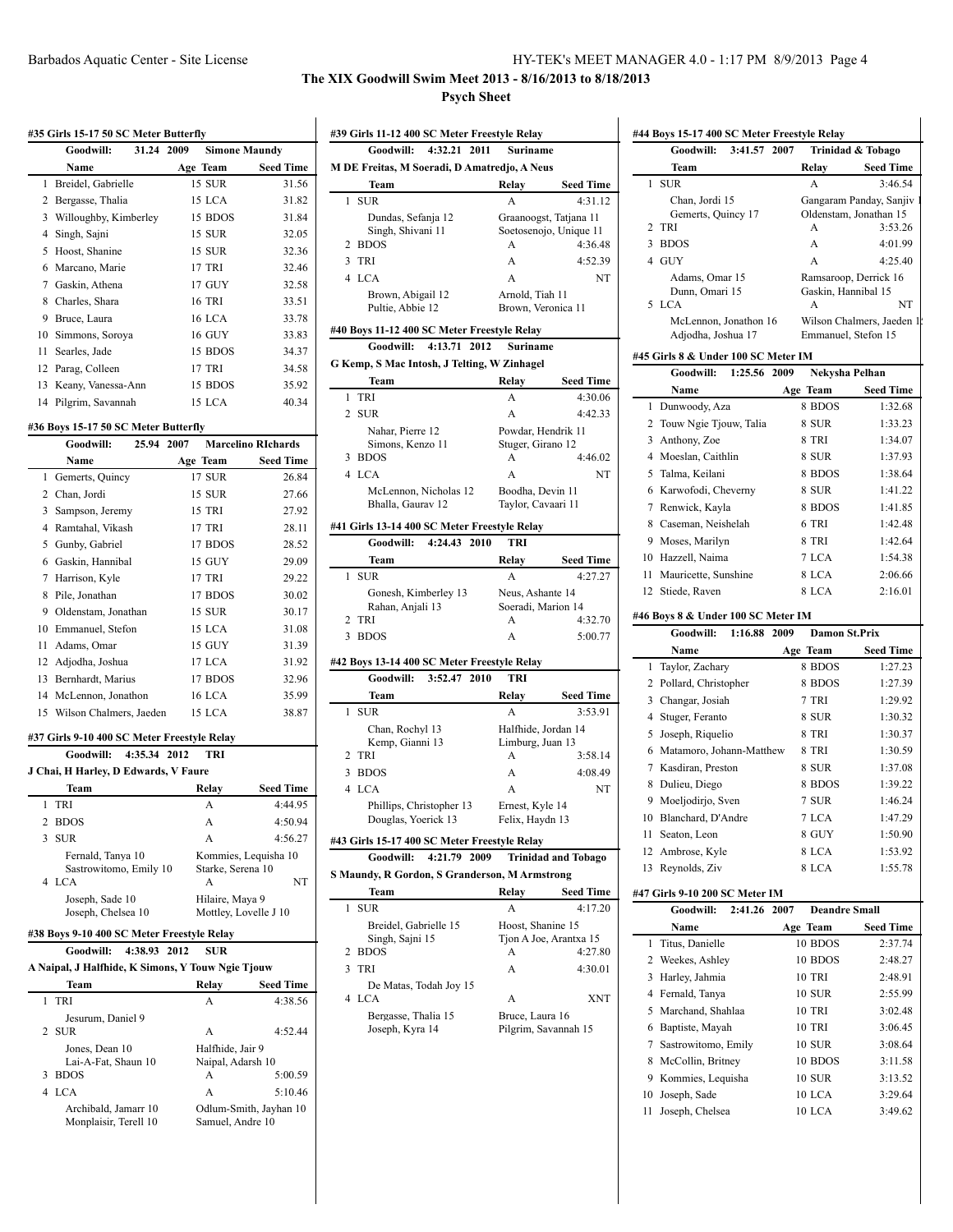### **#47 ... (Girls 9-10 200 SC Meter IM)**

# Hilaire, Maya 9 LCA 3:50.87 **#48 Boys 9-10 200 SC Meter IM Goodwill: 2:36.60 2011 Damon St. Prix Name Age Team Seed Time** Joseph, Aqeel 10 TRI 2:39.59 Dunwoody, Nkosi 10 BDOS 2:44.77 Lee Wing, Jae-Hwa 10 TRI 2:45.61 Naipal, Adarsh 10 SUR 2:50.07 Tyrrell, Delroy 9 TRI 2:53.56 Monplaisir, Terell 10 LCA 3:03.01 Clarke, McCallum 9 BDOS 3:03.12 Lai-A-Fat, Shaun 10 SUR 3:03.14 Halfhide, Jair 9 SUR 3:06.35 Archibald, Jamarr 10 LCA 3:08.50 Odlum-Smith, Jayhan 10 LCA 3:13.60

Skinner, Niel 9 BDOS 3:22.31

# **#49 Girls 11-12 200 SC Meter IM**

|                | Goodwill:<br>2:39.74 | <b>Syriah David</b><br>2009 |                  |
|----------------|----------------------|-----------------------------|------------------|
|                | Name                 | Age Team                    | <b>Seed Time</b> |
| 1              | Singh, Shivani       | 11 SUR                      | 2:40.80          |
| $\mathfrak{D}$ | Harvey-Read, Margaux | 12 BDOS                     | 2:44.60          |
| 3              | Graanoogst, Tatjana  | 11 SUR                      | 2:50.58          |
| 4              | David, Sabrina       | <b>11 TRI</b>               | 2:50.99          |
| 5              | Dupigny, Gabrielle   | 12 BDOS                     | 2:52.01          |
| 6              | Soetosenojo, Unique  | 11 SUR                      | 2:52.66          |
| 7              | Willoughby, Michelle | 12 BDOS                     | 2:58.24          |
| 8              | Clarke, Afiya        | <b>11 TRI</b>               | 3:06.88          |
| 9              | Clarke, Danielle     | 11 TRI                      | 3:06.88          |
| 10             | Toney-Renee, Raven   | 11 TRI                      | 3:11.18          |
| 11             | Burgin-Toney, Raven  | 11 TRI                      | 3:11.18          |
| 12             | Pultie, Abbie        | 12 LCA                      | 3:11.20          |
| 13             | Brown, Veronica      | 11 LCA                      | 3:18.04          |
| 14             | Brown, Abigail       | 12 LCA                      | 3:20.46          |
|                | 15 Arnold, Tiah      | 11 LCA                      | 3:22.24          |

### **#50 Boys 11-12 200 SC Meter IM**

|    | Goodwill:<br>2:32.09 2010 | <b>Zuhavr Pigot</b> |                  |
|----|---------------------------|---------------------|------------------|
|    | Name                      | Age Team            | <b>Seed Time</b> |
|    | 1 Bynoe, Gabriel          | 11 TRI              | 2:41.55          |
|    | 2 Simons, Kenzo           | 11 SUR              | 2:44.94          |
| 3  | Walrond, Jumar            | 12 BDOS             | 2:50.40          |
|    | 4 Powdar, Hendrik         | 11 SUR              | 2:53.71          |
|    | 5 Williams, Jarelle D     | 12 TRI              | 2:54.35          |
| 6  | Parag, Josiah             | 12 TRI              | 2:54.75          |
| 7  | Mayers, Lamar             | 11 BDOS             | 2:58.43          |
| 8  | McLennon, Nicholas        | 12 LCA              | 2:58.63          |
| 9  | Hinds, Zari               | 12 BDOS             | 3:10.44          |
| 10 | Bhalla, Gaurav            | 12 LCA              | 3:14.24          |
| 11 | Boodha, Devin             | 11 LCA              | 3:23.36          |
| 12 | Stuger, Girano            | 12 SUR              | 3:36.05          |

#### **#51 Girls 13-14 200 SC Meter IM**

| Goodwill:         | 2:36.00 2012 |               | Megan de Freitas |
|-------------------|--------------|---------------|------------------|
| <b>Name</b>       |              | Age Team      | <b>Seed Time</b> |
| 1 Proverbs, Kai   |              | 13 BDOS       | 2:40.51          |
| 2 Cabral, Mikka   |              | 13 TRI        | 2:45.19          |
| 3 Rahan, Anjali   |              | 13 SUR        | 2:46.36          |
| 4 Neus, Ashante   |              | <b>14 SUR</b> | 2:48.24          |
| 5 Soeradi, Marion |              | 14 SUR        | 2.49.34          |

# Barbados Aquatic Center - Site License HY-TEK's MEET MANAGER 4.0 - 1:17 PM 8/9/2013 Page 5

### **The XIX Goodwill Swim Meet 2013 - 8/16/2013 to 8/18/2013 Psych Sheet**

|                |                                            | <u>en one</u> e                  |                    |
|----------------|--------------------------------------------|----------------------------------|--------------------|
| 6              | Patterson, Brianna                         | 14 TRI                           | 2:50.43            |
|                | 7 Patterson, Briana                        | 14 TRI                           | 2:50.43            |
|                | 8 Williams, T'Shelle                       | 14 TRI                           | 2:57.40            |
|                | 9 Joseph, Kyra                             | 14 LCA                           | 3:14.22            |
|                | 10 McKenzie, Amber                         | 13 BDOS                          | 3:14.82            |
|                |                                            |                                  |                    |
|                | #52 Boys 13-14 200 SC Meter IM             |                                  |                    |
|                | Goodwill:<br>2:15.23                       | 2010<br><b>Jonathan Gillette</b> |                    |
|                | Name                                       | Age Team                         | <b>Seed Time</b>   |
| 1              | Kemp, Gianni                               | 13 SUR                           | 2:28.07            |
|                | 2 Hall, Nicholas                           | 13 BDOS                          | 2:29.14            |
| 3              | Mullins, Kent                              | 13 BDOS                          | 2:29.19            |
|                | 4 Forde, Jelani                            | 14 BDOS                          | 2:29.28            |
| 5              | Morris, Leshem                             | 14 TRI                           | 2:30.66            |
| 6              | Limburg, Juan                              | 13 SUR<br>13 SUR                 | 2:30.82<br>2:31.02 |
|                | 7 Chan, Rochyl                             |                                  |                    |
| 8<br>9         | Hospedales, Antonio                        | 13 TRI                           | 2:34.37            |
|                | Mohammed, Christopher                      | 13 TRI<br>13 LCA                 | 2:41.60<br>2:44.71 |
|                | 10 Phillips, Christopher                   | 14 LCA                           | 3:14.85            |
| 12             | 11 Ernest, Kyle<br>Douglas, Yoerick        | 13 LCA                           | 3:19.01            |
| 13             | Felix, Haydn                               | 13 LCA                           | 3:20.21            |
|                |                                            |                                  |                    |
|                | #53 Girls 15-17 200 SC Meter IM            |                                  |                    |
|                | Goodwill:<br>2:38.14                       | <b>Renee Gordon</b><br>2009      |                    |
|                | Name                                       | Age Team                         | Seed Time          |
| 1              | Willoughby, Kimberley                      | 15 BDOS                          | 2:31.56            |
| 2              | Singh, Sajni                               | 15 SUR                           | 2:34.29            |
| 3              | Marcano, Marie                             | 17 TRI                           | 2:39.22            |
| 4              | Bergasse, Thalia                           | 15 LCA                           | 2:39.78            |
| 5              | Hoost, Shanine                             | 15 SUR                           | 2:46.83            |
| 6              | Searles, Jade                              | 15 BDOS                          | 2:48.07            |
| 7              | Tjon A Joe, Arantxa                        | 15 SUR                           | 2:50.10            |
| 8              | Parag, Colleen                             | 17 TRI                           | 2:51.68            |
| 9              | Bruce, Laura                               | 16 LCA                           | 2:55.14            |
|                | 10 Charles, Shara                          | <b>16 TRI</b>                    | 2:59.58            |
| 11             | Keany, Vanessa-Ann                         | 15 BDOS<br>15 LCA                | 2:59.66<br>3:11.33 |
| 12             | Pilgrim, Savannah                          |                                  |                    |
|                | #54 Boys 15-17 200 SC Meter IM             |                                  |                    |
|                | Goodwill:<br>2:15.23                       | <b>Abraham Mc Leod</b><br>2009   |                    |
|                | Name                                       | Age Team                         | <b>Seed Time</b>   |
| 1              | Ramtahal, Vikash                           | 17 TRI                           | 2:22.50            |
| $\overline{2}$ | Gemerts, Quincy                            | 17 SUR                           | 2:22.56            |
|                | 3 Chan, Jordi                              | 15 SUR                           | 2:24.31            |
|                | 4 Thomas, Bradley                          | 15 TRI                           | 2:27.18            |
| 5              | Harrison, Kyle                             | 17 TRI                           | 2:28.64            |
|                | 6 Oldenstam, Jonathan                      | 15 SUR                           | 2:33.78            |
|                | 7 Adjodha, Joshua                          | 17 LCA                           | 2:39.29            |
|                | 8 Emmanuel, Stefon                         | 15 LCA                           | 2:41.99            |
|                | 9 McLennon, Jonathon                       | 16 LCA                           | 2:47.54            |
|                | #55 Girls 8 & Under 100 SC Meter Freestyle |                                  |                    |
|                | Goodwill:<br>1:15.15 2011                  | <b>Danielle Titus</b>            |                    |
|                | Name                                       | Age Team                         | Seed Time          |
| 1              | Dunwoody, Aza                              | 8 BDOS                           | 1:21.89            |
| 2              | Touw Ngie Tjouw, Talia                     | 8 SUR                            | 1:23.21            |
| 3              | Moeslan, Caithlin                          | 8 SUR                            | 1:23.60            |
|                | 4 Karwofodi, Cheverny                      | 8 SUR                            | 1:23.86            |
|                | 5 Anthony, Zoe                             | 8 TRI                            | 1:24.09            |
|                | 6 Caseman, Neishelah                       | 6 TRI                            | 1:26.75            |
|                | 7 Talma, Keilani                           | 8 BDOS                           | 1:27.12            |
| 8              | Marcelle, Mya                              | 8 TRI                            | 1:31.57            |
|                |                                            |                                  |                    |
|                |                                            |                                  |                    |

| 9 Renwick, Kayla        | 8 BDOS | 1:32.71 |
|-------------------------|--------|---------|
| 10 Hazzell, Naima       | 7 LCA  | 1:47.29 |
| 11 Persaud, Aleka       | 6 GUY  | 1:56.48 |
| 12 Mauricette, Sunshine | 8 LCA  | 1:58.19 |
| 13 Stiede, Raven        | 8 LCA  | 2:02.84 |

### **#56 Boys 8 & Under 100 SC Meter Freestyle**

|    | Goodwill:<br>1:08.72                  | <b>Damon St.Prix</b><br>2009 |                  |  |  |
|----|---------------------------------------|------------------------------|------------------|--|--|
|    | Name                                  | Age Team                     | <b>Seed Time</b> |  |  |
| 1  | Wilson, Zarek W                       | 7 TRI                        | 1:15.50          |  |  |
| 2  | Changar, Josiah                       | 7 TRI                        | 1:15.57          |  |  |
| 3  | Taylor, Zachary                       | 8 BDOS                       | 1:17.18          |  |  |
| 4  | Pollard, Christopher                  | 8 BDOS                       | 1:17.43          |  |  |
| 5  | Stuger, Feranto                       | 8 SUR                        | 1:18.39          |  |  |
| 6  | Matamoro, Johann-Matthew              | 8 TRI                        | 1:20.06          |  |  |
| 7  | Trotman, Kai                          | 8 BDOS                       | 1:20.23          |  |  |
| 8  | Kasdiran, Preston                     | 8 SUR                        | 1:22.80          |  |  |
| 9  | Seaton, Leon                          | 8 GUY                        | 1:28.00          |  |  |
| 10 | Tangali, Shafiq                       | 8 SUR                        | 1:30.06          |  |  |
| 11 | Blanchard, D'Andre                    | 7 LCA                        | 1:33.11          |  |  |
| 12 | Ambrose, Kyle                         | 8 LCA                        | 1:44.71          |  |  |
| 13 | Reynolds, Ziv                         | 8 LCA                        | 1:45.70          |  |  |
| 14 | Noel, Raekwon                         | 7 GUY                        | 1:46.10          |  |  |
| 15 | Scott, David                          | 8 GUY                        | 1:46.52          |  |  |
| 16 | Ernest, Akim                          | 8 LCA                        | 1:48.32          |  |  |
| 17 | Munroe, Lajaun                        | 7 GUY                        | 2:10.84          |  |  |
|    | #57 Girls 9-10 100 SC Meter Freestyle |                              |                  |  |  |
|    | Goodwill:<br>1:04.26 2007             | <b>Deandre Small</b>         |                  |  |  |
|    | Name                                  | Age Team                     | <b>Seed Time</b> |  |  |
| 1  | Harley, Jahmia                        | 10 TRI                       | 1:05.47          |  |  |

|    | Goodwill:<br>1:04.26 2007 | Deandre Small |                  |
|----|---------------------------|---------------|------------------|
|    | Name                      | Age Team      | <b>Seed Time</b> |
| 1  | Harley, Jahmia            | 10 TRI        | 1:05.47          |
| 2  | Titus, Danielle           | 10 BDOS       | 1:06.23          |
|    | 3 Weekes, Ashley          | 10 BDOS       | 1:09.02          |
|    | 4 Fernald, Tanya          | <b>10 SUR</b> | 1:11.52          |
|    | 5 Kommies, Lequisha       | <b>10 SUR</b> | 1:12.94          |
|    | 6 Marchand, Shahlaa       | 10 TRI        | 1:13.06          |
|    | 7 Chatoor, Jada           | 9 TRI         | 1:13.16          |
|    | 8 Sastrowitomo, Emily     | <b>10 SUR</b> | 1:13.22          |
| 9. | Smith, Kayla              | 9 BDOS        | 1:14.88          |
|    | 10 Joseph, Sade           | 10 LCA        | 1:27.81          |
| 11 | Hilaire, Maya             | 9 LCA         | 1:33.00          |
|    | 12 Joseph, Chelsea        | 10 LCA        | 1:40.96          |
| 13 | Mottley, Lovelle J        | 10 LCA        | 1:45.27          |

### **#58 Boys 9-10 100 SC Meter Freestyle**

|    | Goodwill:<br>1:03.85 2011 | Damon St.Prix |                  |
|----|---------------------------|---------------|------------------|
|    | Name                      | Age Team      | <b>Seed Time</b> |
|    | 1 Joseph, Aqeel           | 10 TRI        | 1:05.57          |
| 2  | Naipal, Adarsh            | <b>10 SUR</b> | 1:07.90          |
| 3  | Dunwoody, Nkosi           | 10 BDOS       | 1:08.46          |
|    | 4 Tyrrell, Delroy         | 9 TRI         | 1:09.49          |
| 5. | Lee Wing, Jae-Hwa         | <b>10 TRI</b> | 1:09.81          |
|    | 6 Lai-A-Fat, Shaun        | 10 SUR        | 1:12.23          |
|    | 7 Archibald, Jamarr       | 10 LCA        | 1:15.26          |
| 8  | Clarke, McCallum          | 9 BDOS        | 1:15.79          |
| 9  | Jones, Dean               | <b>10 SUR</b> | 1:16.05          |
| 10 | Gulstone, Taj             | 9 BDOS        | 1:16.08          |
| 11 | Odlum-Smith, Jayhan       | 10 LCA        | 1:17.89          |
| 12 | Monplaisir, Terell        | 10 LCA        | 1:18.21          |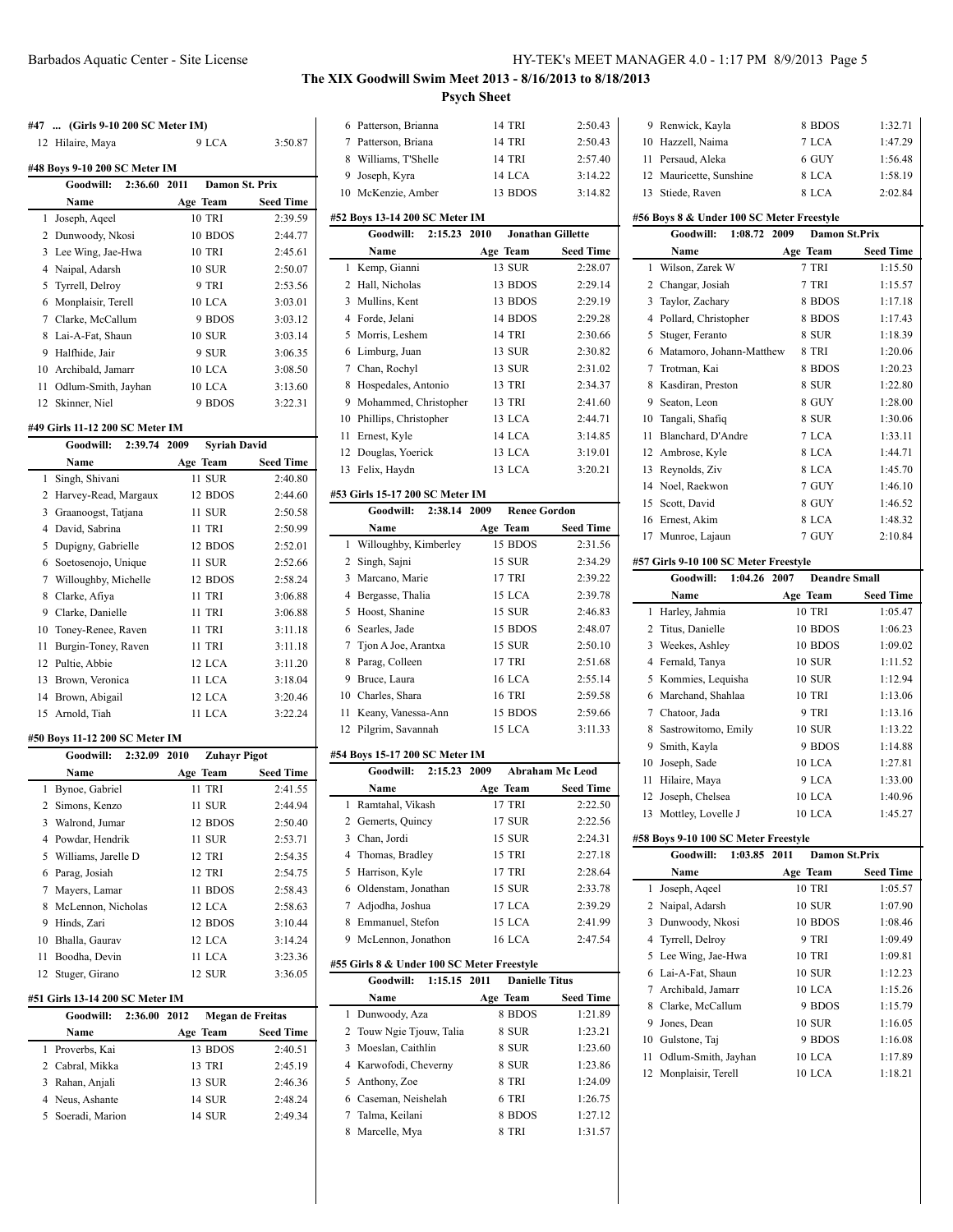# **#59 Girls 11-12 100 SC Meter Freestyle**

| 59 GIFTS 11-12 TW SC MEter Freeslyle |                           |                     |                  |
|--------------------------------------|---------------------------|---------------------|------------------|
|                                      | Goodwill:<br>1:04.39 2011 | <b>Ashante Neus</b> |                  |
|                                      | Name                      | Age Team            | <b>Seed Time</b> |
| 1                                    | Graanoogst, Tatjana       | 11 SUR              | 1:05.99          |
| 2                                    | Singh, Shivani            | 11 SUR              | 1:06.25          |
| 3                                    | Harvey-Read, Margaux      | 12 BDOS             | 1:06.97          |
| 4                                    | James, Reanna             | 12 BDOS             | 1:07.78          |
| 5                                    | Soetosenojo, Unique       | 11 SUR              | 1:08.66          |
| 6                                    | Dupigny, Gabrielle        | 12 BDOS             | 1:09.09          |
| 7                                    | David, Sabrina            | 11 TRI              | 1:09.80          |
| 8                                    | Toney-Renee, Raven        | 11 TRI              | 1:13.11          |
| 9                                    | Burgin-Toney, Raven       | 11 TRI              | 1:13.11          |
| 10                                   | Clarke, Afiya             | 11 TRI              | 1:13.38          |
| 11                                   | Clarke, Danielle          | 11 TRI              | 1:13.38          |
| 12                                   | Arnold, Tiah              | 11 LCA              | 1:16.00          |
| 13                                   | Pultie, Abbie             | 12 LCA              | 1:16.44          |
| 14                                   | Brown, Veronica           | 11 LCA              | 1:18.51          |
| 15                                   | King, Sarah               | 11 GUY              | 1:21.48          |
| 16                                   | Brown, Abigail            | 12 LCA              | 1:22.62          |
| 17                                   | Grant, Amy                | 11 GUY              | 1:22.76          |

### **#60 Boys 11-12 100 SC Meter Freestyle**

|    | Goodwill:<br>1:00.36 2012 | Gianni Kemp |                  |
|----|---------------------------|-------------|------------------|
|    | Name                      | Age Team    | <b>Seed Time</b> |
| 1  | Bynoe, Gabriel            | 11 TRI      | 1:04.77          |
| 2  | Chatoor, Graham           | 11 TRI      | 1:04.94          |
| 3  | Williams, Jarelle D       | 12 TRI      | 1:05.83          |
| 4  | Simons, Kenzo             | 11 SUR      | 1:06.76          |
| 5  | Walrond, Jumar            | 12 BDOS     | 1:08.78          |
| 6  | James, Nathan             | 11 BDOS     | 1:10.48          |
| 7  | Nahar, Pierre             | 12 SUR      | 1:10.55          |
| 8  | Stuger, Girano            | 12 SUR      | 1:10.90          |
| 9  | McLennon, Nicholas        | 12 LCA      | 1:12.24          |
| 10 | Mayers, Lamar             | 11 BDOS     | 1:12.32          |
| 11 | Scott, Daniel             | 12 GUY      | 1:15.85          |
| 12 | Boodha, Devin             | 11 LCA      | 1:17.61          |
| 13 | Bhalla, Gaurav            | 12 LCA      | 1:17.63          |
| 14 | Beaton, Nkosi             | 11 GUY      | 1:21.22          |
| 15 | Hacket, Nathon            | 11 GUY      | 1:29.42          |

### **#61 Girls 13-14 100 SC Meter Freestyle**

|    | 1:01.46 2011<br><b>Goodwill:</b> | <b>Britany van Lang</b> |                  |
|----|----------------------------------|-------------------------|------------------|
|    | Name                             | Age Team                | <b>Seed Time</b> |
|    | 1 Neus, Ashante                  | 14 SUR                  | 1:03.77          |
|    | 2 Cabral, Mikka                  | 13 TRI                  | 1:04.08          |
| 3  | Soeradi, Marion                  | 14 SUR                  | 1:06.03          |
| 4  | Proverbs, Kai                    | 13 BDOS                 | 1:07.51          |
| 5. | Williams, T'Shelle               | <b>14 TRI</b>           | 1:07.75          |
| 6  | Rahan, Anjali                    | 13 SUR                  | 1:07.92          |
| 7  | Patterson, Brianna               | <b>14 TRI</b>           | 1:09.19          |
| 8  | Patterson, Briana                | 14 TRI                  | 1:09.19          |
| 9  | Khan, Accalia                    | 13 GUY                  | 1:09.34          |
| 10 | McKenzie, Amber                  | 13 BDOS                 | 1:16.22          |
| 11 | Fiedtkou, Nikita                 | 13 GUY                  | 1:16.66          |
| 12 | Piggott, Tara                    | 14 BDOS                 | 1:16.83          |
| 13 | Joseph, Kyra                     | 14 LCA                  | 1:26.10          |

### **#62 Boys 13-14 100 SC Meter Freestyle**

| Goodwill:       | 54.01 2010 | Jonathan Gillete |                  |
|-----------------|------------|------------------|------------------|
| Name            |            | Age Team         | <b>Seed Time</b> |
| 1 Chan, Rochyl  |            | 13 SUR           | 57.42            |
| 2 Limburg, Juan |            | 13 SUR           | 57.99            |

# **The XIX Goodwill Swim Meet 2013 - 8/16/2013 to 8/18/2013 Psych Sheet**

|    | 3 Kemp, Gianni                                            | 13 SUR                | 58.57                   |   |
|----|-----------------------------------------------------------|-----------------------|-------------------------|---|
|    | 4 Fletcher, Christopher                                   | 14 TRI                | 59.02                   |   |
|    | 5 Mohammed, Christopher                                   | 13 TRI                | 59.58                   |   |
|    | 6 Morris, Leshem                                          | 14 TRI                | 59.58                   |   |
|    | 7 Forde, Jelani                                           | 14 BDOS               | 1:00.15                 |   |
|    | 8 Hall, Nicholas                                          | 13 BDOS               | 1:00.41                 |   |
|    | 9 Mullins, Kent                                           | 13 BDOS               | 1:01.88                 | # |
|    | 10 Phillips, Christopher                                  | 13 LCA                | 1:03.44                 |   |
|    | 11 Ernest, Kyle                                           | 14 LCA                | 1:05.64                 |   |
|    | 12 deNobrega, Joseph                                      | 13 GUY                | 1:07.95                 |   |
|    | 13 Douglas, Yoerick                                       | 13 LCA                | 1:12.23                 |   |
|    | #63 Girls 15-17 100 SC Meter Freestyle                    |                       |                         |   |
|    | <b>Goodwill:</b><br>1:01.53                               | 2012                  | <b>Britany van Lang</b> |   |
|    | Name                                                      | Age Team              | <b>Seed Time</b>        |   |
| 1  | Willoughby, Kimberley                                     | 15 BDOS               | 1:01.71                 |   |
|    | 2 Breidel, Gabrielle                                      | 15 SUR                | 1:02.03                 |   |
|    | 3 Singh, Sajni                                            | 15 SUR                | 1:02.14                 |   |
|    | 4 Marcano, Marie                                          | 17 TRI                | 1:02.58                 |   |
|    | 5 Bergasse, Thalia                                        | 15 LCA                | 1:03.65                 |   |
|    | 6 Hoost, Shanine                                          | 15 SUR                | 1:04.31                 |   |
|    | 7 Gaskin, Athena                                          | 17 GUY                | 1:05.24                 |   |
|    | 8 Parag, Colleen                                          | 17 TRI                | 1:06.15                 |   |
|    | 9 Searles, Jade                                           | 15 BDOS               | 1:06.80                 |   |
|    | 10 Keany, Vanessa-Ann                                     | 15 BDOS               | 1:07.05                 |   |
| 11 | Simmons, Soroya                                           | 16 GUY                | 1:07.59                 |   |
|    | 12 Bruce, Laura                                           | <b>16 LCA</b>         | 1:08.47                 | # |
|    | 13 Charles, Shara                                         | 16 TRI                | 1:09.88                 |   |
|    | 14 Sanmoogan, Jamila                                      | 15 GUY                | 1:09.89                 |   |
|    | 15 Pilgrim, Savannah                                      | 15 LCA                | 1:18.09                 |   |
|    | #64 Boys 15-17 100 SC Meter Freestyle                     |                       |                         |   |
|    | 53.37<br>Goodwill:                                        | 2009                  | <b>Abraham Mc Leod</b>  |   |
|    | Name                                                      | Age Team              | <b>Seed Time</b>        |   |
|    | 1 Gemerts, Quincy                                         | 17 SUR                | 53.49                   |   |
|    | 2 Chan, Jordi                                             | 15 SUR                | 56.12                   |   |
|    | 3 Ramtahal, Vikash                                        | <b>17 TRI</b>         | 56.20                   |   |
|    | 4 Gunby, Gabriel                                          | 17 BDOS               | 56.42                   |   |
|    | 5 Thomas, Bradley                                         | 15 TRI                | 56.77                   |   |
|    | 6 Pile, Jonathan                                          | 17 BDOS               | 57.47                   |   |
|    | 7 Gangaram Panday, Sanjiv                                 | 15 SUR                | 58.17                   |   |
| 8  | Harrison, Kyle                                            | 17 TRI                | 59.22                   |   |
| 9  | Gaskin, Hannibal                                          | 15 GUY                | 59.48                   |   |
|    | 10 Adams, Omar                                            | 15 GUY                | 1:02.23                 | # |
| 11 | Emmanuel, Stefon                                          | 15 LCA                | 1:03.42                 |   |
|    | 12 Adjodha, Joshua                                        | 17 LCA                | 1:03.64                 |   |
|    | 13 Bernhardt, Marius                                      | 17 BDOS               | 1:05.52                 |   |
|    | 14 Wilson Chalmers, Jaeden                                | 15 LCA                | 1:05.93                 |   |
|    | 15 McLennon, Jonathon                                     | 16 LCA                | 1:06.26                 |   |
|    | 16 Dunn, Omari                                            | 15 GUY                | 1:08.80                 |   |
|    | #65 Girls 8 & Under 50 SC Meter Backstroke R.L Seale & Co |                       |                         |   |
|    | Goodwill:<br>38.69 2011                                   | <b>Danielle Titus</b> |                         |   |
|    | Name                                                      | Age Team              | <b>Seed Time</b>        |   |
|    | 1 Dunwoody, Aza                                           | 8 BDOS                | 43.72                   |   |

|   | 3 GHTS 0 & UHUCL 39 SC METCL DACKSHOKE IVE SCAIC & COL |                               |                  |    |
|---|--------------------------------------------------------|-------------------------------|------------------|----|
|   | Goodwill:<br>38.69                                     | <b>Danielle Titus</b><br>2011 |                  | 6  |
|   | Name                                                   | Age Team                      | <b>Seed Time</b> | 7  |
|   | 1 Dunwoody, Aza                                        | 8 BDOS                        | 43.72            | 8  |
|   | 2 Anthony, Zoe                                         | 8 TRI                         | 44.19            | 9  |
|   | 3 Moses, Marilyn                                       | 8 TRI                         | 44.70            | 10 |
|   | 4 Karwofodi, Cheverny                                  | 8 SUR                         | 44.73            | 11 |
|   | 5 Marcelle, Mya                                        | 8 TRI                         | 45.64            | 12 |
|   | 6 Moeslan, Caithlin                                    | 8 SUR                         | 46.42            | 13 |
|   | Talma, Keilani                                         | 8 BDOS                        | 47.04            |    |
| 8 | Renwick, Kayla                                         | 8 BDOS                        | 47.85            |    |
| 9 | Muler, Rachel                                          | 7 SUR                         | 47.95            |    |

| 10 Stiede, Raven             | 8 LCA | 53.92   |
|------------------------------|-------|---------|
| 11 Mauricette, Sunshine      | 8 LCA | 54.82   |
| 12 Persaud, Aleka            | 6 GUY | 58.07   |
| 13 Hazzell, Naima            | 7 LCA | 59.37   |
| 14 Soomer-Charles, Gabrielle | 8 LCA | 1:02.92 |

### #66 Boys 8 & Under 50 SC Meter Backstroke R.L Seale & Co.

|    | Goodwill:                                                 | 36.15 2010 |                     | <b>Yael Tjouw Ngie Touw</b> |
|----|-----------------------------------------------------------|------------|---------------------|-----------------------------|
|    | Name                                                      |            | Age Team            | <b>Seed Time</b>            |
| 1  | Matamoro, Johann-Matthew                                  |            | 8 TRI               | 40.13                       |
| 2  | Stuger, Feranto                                           |            | 8 SUR               | 41.79                       |
| 3  | Taylor, Zachary                                           |            | 8 BDOS              | 41.84                       |
| 4  | Pollard, Christopher                                      |            | 8 BDOS              | 42.46                       |
| 5  | Joseph, Riquelio                                          |            | 8 TRI               | 42.81                       |
| 6  | Kasdiran, Preston                                         |            | 8 SUR               | 44.18                       |
| 7  | Wilson, Zarek W                                           |            | 7 TRI               | 44.39                       |
| 8  | Dulieu, Diego                                             |            | 8 BDOS              | 46.54                       |
| 9  | Seaton, Leon                                              |            | 8 GUY               | 46.62                       |
| 10 | Tangali, Shafiq                                           |            | 8 SUR               | 47.39                       |
| 11 | Ernest, Akim                                              |            | 8 LCA               | 51.04                       |
| 12 | Blanchard, D'Andre                                        |            | 7 LCA               | 51.73                       |
| 13 | Scott, David                                              |            | 8 GUY               | 55.31                       |
| 14 | Noel, Raekwon                                             |            | 7 GUY               | 56.25                       |
| 15 | Ambrose, Kyle                                             |            | 8 LCA               | 59.61                       |
| 16 | Reynolds, Ziv                                             |            | 8 LCA               | 1:01.94                     |
| 17 | Munroe, Lajaun                                            |            | 7 GUY               | 1:07.28                     |
|    | #67 Girls 9-10 50 SC Meter Backstroke R.L Seale & Co. Ltd |            |                     |                             |
|    | Goodwill:                                                 | 34.10 2001 |                     | <b>Janine Thornhill</b>     |
|    | Name                                                      |            |                     | <b>Seed Time</b>            |
| 1  | Titus, Danielle                                           |            | Age Team<br>10 BDOS | 33.58                       |
| 2  | Harley, Jahmia                                            |            | <b>10 TRI</b>       | 34.66                       |
| 3  |                                                           |            | <b>10 TRI</b>       | 37.16                       |
| 4  | Baptiste, Mayah                                           |            |                     |                             |
|    | Sastrowitomo, Emily                                       |            | <b>10 SUR</b>       | 38.10                       |
| 5  | Weekes, Ashley                                            |            | 10 BDOS             | 38.46                       |
| 6  | Starke, Serena                                            |            | <b>10 SUR</b>       | 39.65                       |
| 7  | Fernald, Tanya                                            |            | <b>10 SUR</b>       | 40.20                       |
| 8  | Chatoor, Jada                                             |            | 9 TRI               | 40.62                       |
|    | 0. Hilaira Maya                                           |            | 0 I C A             | 12.62                       |

| www.m. |                                                          | $J$ T.LV $\sim$ UVI<br>vannut ruornmu |                  |
|--------|----------------------------------------------------------|---------------------------------------|------------------|
|        | Name                                                     | Age Team                              | <b>Seed Time</b> |
| 1      | Titus, Danielle                                          | 10 BDOS                               | 33.58            |
| 2      | Harley, Jahmia                                           | <b>10 TRI</b>                         | 34.66            |
| 3      | Baptiste, Mayah                                          | <b>10 TRI</b>                         | 37.16            |
| 4      | Sastrowitomo, Emily                                      | <b>10 SUR</b>                         | 38.10            |
| 5      | Weekes, Ashley                                           | 10 BDOS                               | 38.46            |
| 6      | Starke, Serena                                           | <b>10 SUR</b>                         | 39.65            |
| 7      | Fernald, Tanya                                           | <b>10 SUR</b>                         | 40.20            |
| 8      | Chatoor, Jada                                            | 9 TRI                                 | 40.62            |
| 9      | Hilaire, Maya                                            | 9 LCA                                 | 42.62            |
| 10     | McCollin, Britney                                        | 10 BDOS                               | 44.60            |
| 11     | Mottley, Lovelle J                                       | 10 LCA                                | 46.28            |
| 12     | Joseph, Sade                                             | 10 LCA                                | 47.41            |
| 13     | Joseph, Chelsea                                          | 10 LCA                                | 49.02            |
|        | #68 Boys 9-10 50 SC Meter Backstroke R.L Seale & Co. Ltd |                                       |                  |
|        | Goodwill:<br>33.31                                       | 2011<br><b>Damon St. Prix</b>         |                  |
|        | Name                                                     | Age Team                              | <b>Seed Time</b> |
| 1      | Joseph, Aqeel                                            | <b>10 TRI</b>                         | 34.75            |
| 2      | Tyrrell, Delroy                                          | 9 TRI                                 | 36.36            |
| 3      | Dunwoody Nkosi                                           | 10 BDOS                               | 36.47            |

|   | 2 Ivrrell, Delroy      | 9 T.R.I       | 36.36 |
|---|------------------------|---------------|-------|
|   | 3 Dunwoody, Nkosi      | 10 BDOS       | 36.47 |
|   | 4 Lee Wing, Jae-Hwa    | <b>10 TRI</b> | 36.62 |
|   | 5 Naipal, Adarsh       | <b>10 SUR</b> | 37.02 |
|   | 6 Monplaisir, Terell   | 10 LCA        | 39.22 |
|   | 7 Lai-A-Fat, Shaun     | <b>10 SUR</b> | 39.43 |
| 8 | Jones, Dean            | <b>10 SUR</b> | 39.48 |
|   | 9 Archibald, Jamarr    | 10 LCA        | 41.26 |
|   | 10 Skinner, Niel       | 9 BDOS        | 41.48 |
|   | 11 Clarke, McCallum    | 9 BDOS        | 42.52 |
|   | 12 Odlum-Smith, Jayhan | 10 LCA        | 43.70 |
|   | 13 Samuel, Andre       | 10 LCA        | 49.15 |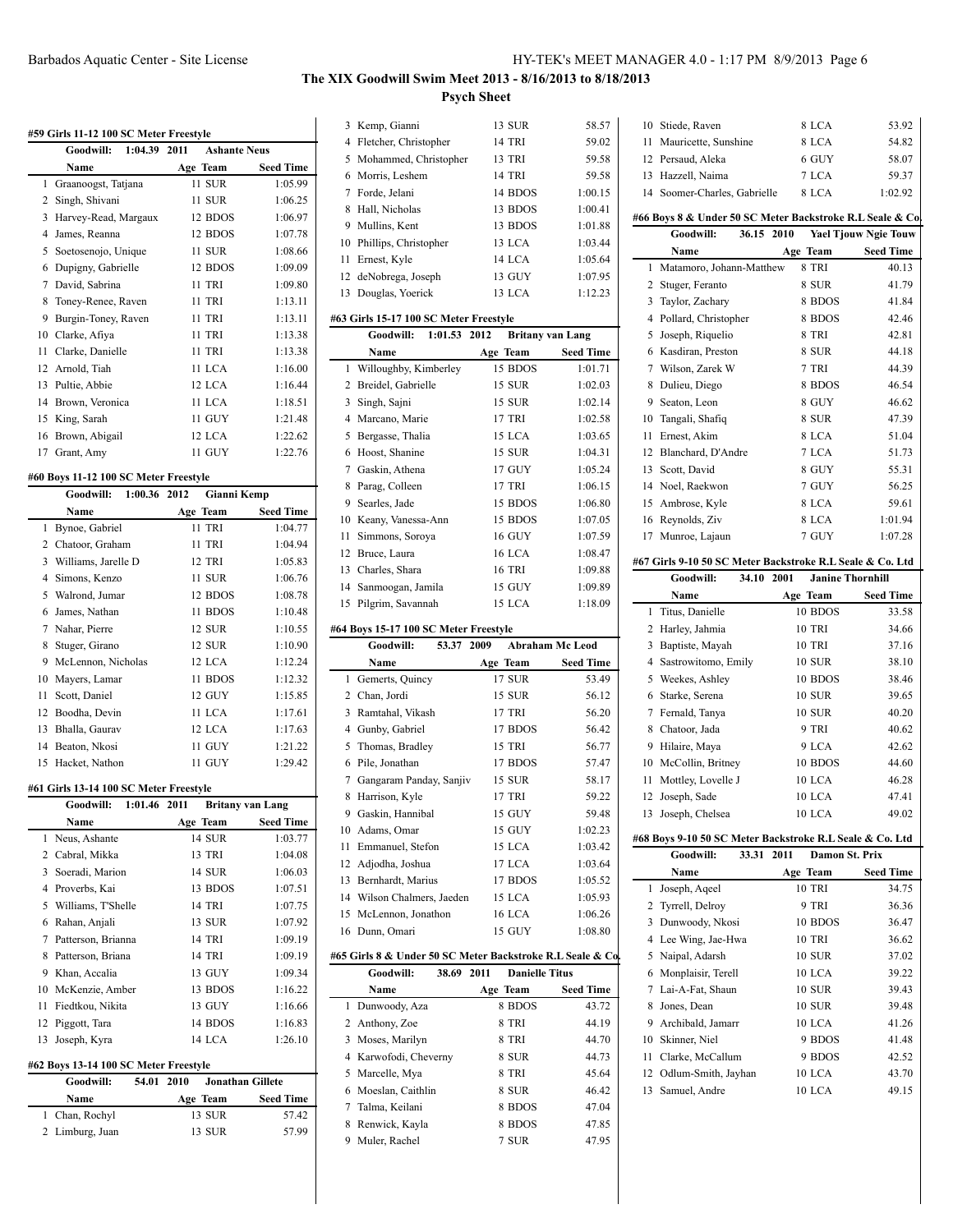# **The XIX Goodwill Swim Meet 2013 - 8/16/2013 to 8/18/2013 Psych Sheet**

|                       |            |          | #69 Girls 11-12 50 SC Meter Backstroke R.L Seale & Co. Ltd |
|-----------------------|------------|----------|------------------------------------------------------------|
| Goodwill:             | 34.07 2012 |          | <b>Kimberley Gonesh</b>                                    |
| Name                  |            | Age Team | <b>Seed Time</b>                                           |
| 1 Soetosenojo, Unique |            | 11 SUR   | 33.84                                                      |
|                       |            |          |                                                            |

 $\overline{1}$ 

|    | 2 Singh, Shivani        | 11 SUR        | 34.38 |
|----|-------------------------|---------------|-------|
| 3  | Clarke, Afiya           | 11 TRI        | 35.61 |
|    | 4 Clarke, Danielle      | 11 TRI        | 35.61 |
| 5. | James, Reanna           | 12 BDOS       | 35.75 |
|    | 6 Dundas, Sefanja       | <b>12 SUR</b> | 35.76 |
|    | 7 Dupigny, Gabrielle    | 12 BDOS       | 38.41 |
|    | 8 David, Sabrina        | 11 TRI        | 38.88 |
| 9  | Harvey-Read, Margaux    | 12 BDOS       | 39.33 |
|    | 10 Arnold, Tiah         | 11 LCA        | 39.75 |
|    | 11 Christopher, Tsegaye | <b>12 TRI</b> | 40.12 |
|    | 12 Pultie, Abbie        | 12 LCA        | 40.99 |
|    | 13 Brown, Veronica      | 11 LCA        | 43.15 |
|    | 14 Grant, Amy           | 11 GUY        | 44.03 |
|    | 15 Brown, Abigail       | 12 LCA        | 46.95 |

### **#70 Boys 11-12 50 SC Meter Backstroke R.L Seale & Co. Ltd**

|    | Goodwill:           | 31.93 | 2009 | <b>Jonathan Fabio</b> |                  |
|----|---------------------|-------|------|-----------------------|------------------|
|    | Name                |       |      | Age Team              | <b>Seed Time</b> |
| 1  | Simons, Kenzo       |       |      | 11 SUR                | 34.38            |
|    | Parag, Josiah       |       |      | 12 TRI                | 34.84            |
| 3  | Stuger, Girano      |       |      | 12 SUR                | 35.38            |
| 4  | Williams, Jarelle D |       |      | 12 TRI                | 35.90            |
| 5  | Bynoe, Gabriel      |       |      | <b>11 TRI</b>         | 36.39            |
| 6  | Walrond, Jumar      |       |      | 12 BDOS               | 36.71            |
| 7  | McLennon, Nicholas  |       |      | 12 LCA                | 37.31            |
| 8  | Mayers, Lamar       |       |      | 11 BDOS               | 37.42            |
| 9  | Powdar, Hendrik     |       |      | 11 SUR                | 37.84            |
| 10 | Hinds, Zari         |       |      | 12 BDOS               | 40.76            |
| 11 | Bhalla, Gaurav      |       |      | 12 LCA                | 40.89            |
| 12 | Boodha, Devin       |       |      | 11 LCA                | 41.23            |
| 13 | Taylor, Cavaari     |       |      | 11 LCA                | 48.68            |

### **#71 Girls 13-14 50 SC Meter Backstroke R.L Seale & Co. Ltd**

|    | Goodwill:            | 33.32 2008 | <b>Xiomar Getrouw</b> |                  |
|----|----------------------|------------|-----------------------|------------------|
|    | Name                 |            | Age Team              | <b>Seed Time</b> |
|    | 1 Gonesh, Kimberley  |            | 13 SUR                | 33.42            |
|    | 2 Williams, T'Shelle |            | <b>14 TRI</b>         | 33.68            |
| 3  | Rahan, Anjali        |            | 13 SUR                | 34.59            |
| 4  | Cabral, Mikka        |            | <b>13 TRI</b>         | 35.56            |
|    | 5 Neus, Ashante      |            | 14 SUR                | 36.27            |
| 6. | Khan, Accalia        |            | 13 GUY                | 36.89            |
| 7  | Baptiste, Arianne    |            | <b>13 TRI</b>         | 37.01            |
| 8  | Proverbs, Kai        |            | 13 BDOS               | 37.23            |
| 9  | Graham, Davia        |            | 13 BDOS               | 42.72            |
| 10 | Joseph, Kyra         |            | 14 LCA                | 44.33            |
| 11 | Fiedtkou, Nikita     |            | 13 GUY                | 44.79            |

### **#72 Boys 13-14 50 SC Meter Backstroke R.L Seale & Co. Ltd**

|  | Goodwill:               | 28.83 2010 | <b>Jonathan Gillette</b> |                  |
|--|-------------------------|------------|--------------------------|------------------|
|  | <b>Name</b>             |            | Age Team                 | <b>Seed Time</b> |
|  | 1 Chan, Rochyl          |            | 13 SUR                   | 29.90            |
|  | 2 Hospedales, Antonio   |            | 13 TRI                   | 31.32            |
|  | 3 Mohammed, Christopher |            | 13 TRI                   | 31.82            |
|  | 4 Kemp, Gianni          |            | 13 SUR                   | 31.92            |
|  | 5 Forde, Jelani         |            | 14 BDOS                  | 32.03            |
|  | 6 Hall, Nicholas        |            | 13 BDOS                  | 32.85            |
|  | 7 Limburg, Juan         |            | 13 SUR                   | 32.96            |
|  | 8 Phillips, Christopher |            | 13 LCA                   | 33.01            |

|    | 9 Morris, Leshem                                             | 14 TRI                                       | 33.71                     |  |  |  |
|----|--------------------------------------------------------------|----------------------------------------------|---------------------------|--|--|--|
|    | 10 Bernhardt, Leo                                            | 13 BDOS                                      | 36.20                     |  |  |  |
|    | 11 Ernest, Kyle                                              | 14 LCA                                       | 39.79                     |  |  |  |
|    | 12 deNobrega, Joseph                                         | 13 GUY                                       | 40.18                     |  |  |  |
|    | 13 Douglas, Yoerick                                          | 13 LCA                                       | 40.34                     |  |  |  |
|    | 14 Felix, Haydn                                              | 13 LCA                                       | 46.57                     |  |  |  |
|    |                                                              |                                              |                           |  |  |  |
|    | #73 Girls 15-17 50 SC Meter Backstroke R.L Seale & Co. Ltd   |                                              |                           |  |  |  |
|    | Goodwill:<br>32.38 2009                                      | <b>Faye Schuitemaker</b>                     |                           |  |  |  |
|    | Name                                                         | Age Team                                     | <b>Seed Time</b>          |  |  |  |
| 1  | Bergasse, Thalia                                             | 15 LCA                                       | 32.84                     |  |  |  |
|    | 2 Singh, Sajni                                               | 15 SUR                                       | 33.50                     |  |  |  |
|    | 3 Marcano, Marie                                             | <b>17 TRI</b>                                | 33.51                     |  |  |  |
|    | 4 Simmons, Soroya                                            | <b>16 GUY</b>                                | 33.83                     |  |  |  |
| 5  | Hoost, Shanine                                               | 15 SUR                                       | 34.13                     |  |  |  |
|    | 6 Bruce, Laura                                               | <b>16 LCA</b>                                | 34.79                     |  |  |  |
|    | 7 Tjon A Joe, Arantxa                                        | 15 SUR                                       | 35.24                     |  |  |  |
|    | 8 Parag, Colleen                                             | 17 TRI                                       | 36.72                     |  |  |  |
|    | 9 Keany, Vanessa-Ann                                         | 15 BDOS                                      | 37.05                     |  |  |  |
|    | 10 Wharton, Aautumn                                          | 15 BDOS                                      | 37.91                     |  |  |  |
| 11 | Pilgrim, Savannah                                            | 15 LCA                                       | 41.93                     |  |  |  |
|    | 12 De Matas, Todah Joy                                       | 15 TRI                                       | 42.11                     |  |  |  |
|    | #74 Boys 15-17 50 SC Meter Backstroke R.L Seale & Co. Ltd    |                                              |                           |  |  |  |
|    | Goodwill: 27.92 2009                                         | <b>Walter Romany</b>                         |                           |  |  |  |
|    | Name                                                         | Age Team                                     | <b>Seed Time</b>          |  |  |  |
| 1  | Ramtahal, Vikash                                             | 17 TRI                                       | 29.15                     |  |  |  |
|    | 2 Thomas, Bradley                                            | 15 TRI                                       | 29.44                     |  |  |  |
|    | 3 Gemerts, Quincy                                            | 17 SUR                                       | 29.50                     |  |  |  |
|    | 4 Chan, Jordi                                                | 15 SUR                                       | 29.57                     |  |  |  |
|    | 5 Sampson, Jeremy                                            | 15 TRI                                       | 29.98                     |  |  |  |
|    | 6 Coles, Joshua                                              | 17 BDOS                                      | 31.63                     |  |  |  |
|    | 7 Oldenstam, Jonathan                                        | 15 SUR                                       | 31.80                     |  |  |  |
|    | 8 Pile, Jonathan                                             | 17 BDOS                                      | 32.08                     |  |  |  |
|    | 9 McLennon, Jonathon                                         | 16 LCA                                       | 33.03                     |  |  |  |
|    | 10 Adjodha, Joshua                                           | 17 LCA                                       | 33.29                     |  |  |  |
|    | 11 Emmanuel, Stefon                                          | 15 LCA                                       | 36.02                     |  |  |  |
|    | 12 Wilson Chalmers, Jaeden                                   | 15 LCA                                       | 36.53                     |  |  |  |
|    |                                                              |                                              |                           |  |  |  |
|    | #75 Girls 8 & Under 200 SC Meter Medley Relay                |                                              |                           |  |  |  |
|    | Goodwill:<br>2:38.23 2006                                    | <b>Suriname</b>                              |                           |  |  |  |
|    | <b>B Renfurm, V Amstevleen, D Amatredijo, S Hoost</b>        |                                              |                           |  |  |  |
|    | Team                                                         | Relay                                        | Seed Time                 |  |  |  |
| 1  | <b>SUR</b>                                                   | А                                            | 2:52.74                   |  |  |  |
|    | Karwofodi, Cheverny 8                                        |                                              | Touw Ngie Tjouw, Talia 8  |  |  |  |
| 2  | Moeslan, Caithlin 8<br><b>TRI</b>                            | Muler, Rachel 7<br>А                         | 2:58.00                   |  |  |  |
|    | Moses, Marilyn 8                                             | Anthony, Zoe 8                               |                           |  |  |  |
|    | Marcelle, Mya 8                                              | Caseman, Neishelah 6                         |                           |  |  |  |
| 3  | <b>BDOS</b>                                                  | А                                            | 3:02.86                   |  |  |  |
| 4  | <b>LCA</b>                                                   | A                                            | 3:42.13                   |  |  |  |
|    | Stiede, Raven 8                                              | Hazzell, Naima 7                             |                           |  |  |  |
|    | Mauricette, Sunshine 8                                       |                                              | Soomer-Charles, Gabrielle |  |  |  |
|    | #76 Boys 8 & Under 200 SC Meter Medley Relay                 |                                              |                           |  |  |  |
|    | Goodwill:<br>2:37.08 2011                                    | Suriname                                     |                           |  |  |  |
|    | J Sardjoe, D Jones, A Naipal, S Lai-A-Fat                    |                                              |                           |  |  |  |
|    | Team                                                         | Relay                                        | Seed Time                 |  |  |  |
| 1  | <b>TRI</b>                                                   | А                                            | 2:43.21                   |  |  |  |
| 2  | Matamoro, Johann-Matthey<br>Changar, Josiah 7<br><b>BDOS</b> | Joseph, Riquelio 8<br>Wilson, Zarek W 7<br>А | 2:48.09                   |  |  |  |
|    |                                                              |                                              |                           |  |  |  |

| 3  | SUR                                               | А                                  | 2:53.57                |
|----|---------------------------------------------------|------------------------------------|------------------------|
|    | Kasdiran, Preston 8                               | Moeljodirjo, Sven 7                |                        |
|    | Stuger, Feranto 8                                 | Tangali, Shafiq 8                  |                        |
| 4  | GUY                                               | А                                  | 3:04.67                |
| 5. | <b>LCA</b>                                        | A                                  | 3:14.95                |
|    |                                                   |                                    |                        |
|    | Ernest, Akim 8                                    | Reynolds, Ziv 8                    |                        |
|    | Ambrose, Kyle 8                                   |                                    | Blanchard, D'Andre 7   |
|    | #77 Girls 9-10 400 SC Meter Medley Relay          |                                    |                        |
|    | 5:07.35 2012<br>Goodwill:                         |                                    |                        |
|    |                                                   |                                    | Trinidad & Tobago      |
|    | J Chai, V Faure, J Harley, D Edwards              |                                    |                        |
|    | Team                                              | Relay                              | Seed Time              |
| 1  | <b>BDOS</b>                                       | A                                  | 5:23.37                |
| 2  | <b>TRI</b>                                        | A                                  | 5:23.60                |
|    |                                                   |                                    |                        |
|    | Harley, Jahmia 10                                 |                                    | Marchand, Shahlaa 10   |
|    | Baptiste, Mayah 10                                | Chatoor, Jada 9                    |                        |
| 3  | <b>SUR</b>                                        | А                                  | 5:40.25                |
|    | Starke, Serena 10                                 | Fernald, Tanya 10                  |                        |
|    | Kommies, Lequisha 10                              |                                    | Sastrowitomo, Emily 10 |
| 4  | <b>LCA</b>                                        | А                                  | NT                     |
|    | Joseph, Sade 10                                   | Hilaire, Maya 9                    |                        |
|    | Joseph, Chelsea 10                                | Mottley, Lovelle J 10              |                        |
|    |                                                   |                                    |                        |
|    | #78 Boys 9-10 400 SC Meter Medley Relay           |                                    |                        |
|    | <b>Goodwill:</b><br>5:17.18 2012                  | <b>Suriname</b>                    |                        |
|    | J Halfhide, A Naipal, K Simons, Y Touw Ngie Tjouw |                                    |                        |
|    | Team                                              | Relay                              | <b>Seed Time</b>       |
| 1  | <b>TRI</b>                                        |                                    | 5:16.80                |
|    | Tyrrell, Delroy 9                                 | Joseph, Aqeel 10                   |                        |
|    | Lee Wing, Jae-Hwa 10                              | Jesurum, Daniel 9                  |                        |
| 2  | SUR                                               | А                                  | 5:30.39                |
|    |                                                   |                                    |                        |
|    | Naipal, Adarsh 10<br>Lai-A-Fat, Shaun 10          | Halfhide, Jair 9<br>Jones, Dean 10 |                        |
| 3  | <b>BDOS</b>                                       | А                                  | 5:39.36                |
|    |                                                   |                                    |                        |
|    |                                                   |                                    |                        |
|    | 4 LCA                                             | A                                  | NT                     |
|    | Archibald, Jamarr 10                              |                                    | Odlum-Smith, Jayhan 10 |
|    | Monplaisir, Terell 10                             | Samuel, Andre 10                   |                        |
|    | #79 Girls 11-12 400 SC Meter Medley Relay         |                                    |                        |
|    | 5:11.55 2011<br>Goodwill:                         |                                    |                        |
|    |                                                   |                                    | Trinidad & Tobago      |
|    | T Williams, A Noel, A Downes, A Cape              |                                    |                        |
|    | Team                                              | Relay                              | <b>Seed Time</b>       |
| 1  | <b>SUR</b>                                        |                                    | 5:08.91                |
|    | Soetosenojo, Unique 11                            | Singh, Shivani 11                  |                        |
|    | Dundas, Sefanja 12                                |                                    | Graanoogst, Tatjana 11 |
|    | 2 BDOS                                            | А                                  | 5:15.21                |
| 3  | <b>TRI</b>                                        | A                                  | 5:29.21                |
|    |                                                   |                                    |                        |
|    | Clarke, Danielle 11                               | David, Sabrina 11                  |                        |
|    | Christopher, Tsegaye 12                           |                                    | Burgin-Toney, Raven 11 |
|    | 4 LCA                                             | А                                  | NT                     |
|    | Brown, Abigail 12                                 | Arnold, Tiah 11                    |                        |
|    | Pultie, Abbie 12                                  | Brown, Veronica 11                 |                        |
|    | #80 Boys 11-12 400 SC Meter Medley Relay          |                                    |                        |
|    | Goodwill: 4:44.87 2011                            |                                    |                        |
|    |                                                   |                                    | Trinidad & Tobago      |
|    | D Prescott, D Omiss, D John, O Riley              |                                    |                        |
|    | Team                                              | Relay                              | Seed Time              |
| 1  | <b>TRI</b>                                        | А                                  | 5:05.95                |
|    | Parag, Josiah 12                                  | Chatoor, Graham 11                 |                        |
|    | Bynoe, Gabriel 11                                 |                                    | Williams, Jarelle D 12 |
| 2  | SUR                                               | А                                  | 5:22.16                |
|    | Stuger, Girano 12                                 | Powdar, Hendrik 11                 |                        |
|    | Simons, Kenzo 11                                  | Nahar, Pierre 12                   |                        |
| 3  | <b>BDOS</b>                                       | А                                  | 5:26.26                |
|    |                                                   |                                    |                        |
|    |                                                   |                                    |                        |
|    |                                                   |                                    |                        |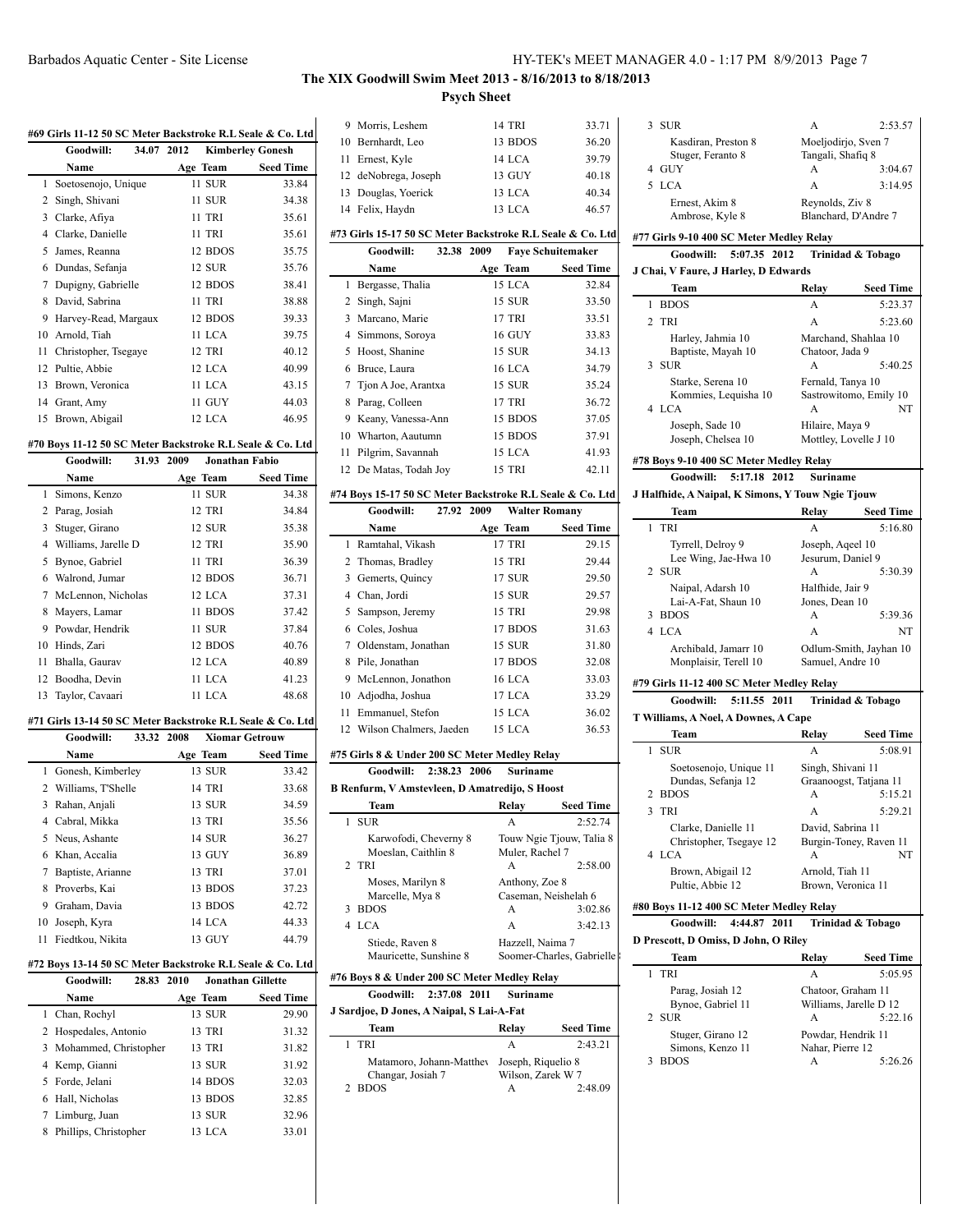# **The XIX Goodwill Swim Meet 2013 - 8/16/2013 to 8/18/2013 Psych Sheet**

|                                 | #80  (Boys 11-12 400 SC Meter Medley Relay)        |                                     |  |  |
|---------------------------------|----------------------------------------------------|-------------------------------------|--|--|
|                                 | 4 LCA                                              | NT<br>А                             |  |  |
|                                 | McLennon, Nicholas 12                              | Boodha, Devin 11                    |  |  |
|                                 | Bhalla, Gaurav 12                                  | Taylor, Cavaari 11                  |  |  |
|                                 | #81 Girls 13-14 400 SC Meter Medley Relay          |                                     |  |  |
|                                 | 4:55.60 2011<br>Goodwill:                          | Trinidad & Tobago                   |  |  |
|                                 | S Khan, J Ferdinand, H Morales, C Downes           |                                     |  |  |
|                                 | Team                                               | Seed Time<br>Relay                  |  |  |
| $\mathbf{1}$                    | <b>SUR</b>                                         | A<br>4:24.07                        |  |  |
|                                 | Gonesh, Kimberley 13                               | Soeradi, Marion 14                  |  |  |
|                                 | Rahan, Anjali 13                                   | Neus, Ashante 14                    |  |  |
|                                 | 2 TRI                                              | 5:03.22<br>A                        |  |  |
|                                 | Williams, T'Shelle 14                              | Patterson, Briana 14                |  |  |
| 3                               | Baptiste, Arianne 13<br><b>BDOS</b>                | Cabral, Mikka 13<br>5:48.11<br>A    |  |  |
|                                 |                                                    |                                     |  |  |
|                                 | #82 Boys 13-14 400 SC Meter Medley Relay           |                                     |  |  |
|                                 | Goodwill: 4:20.46 2010                             | TRI                                 |  |  |
|                                 | Team                                               | Relay<br><b>Seed Time</b>           |  |  |
| 1                               | <b>SUR</b>                                         | 4:28.48                             |  |  |
|                                 | Chan, Rochyl 13                                    | Limburg, Juan 13                    |  |  |
|                                 | Kemp, Gianni 13<br>2 TRI                           | Halfhide, Jordan 14<br>4:31.25<br>А |  |  |
|                                 | Mohammed, Christopher 1.                           | Hospedales, Antonio 13              |  |  |
|                                 | Morris, Leshem 14                                  | Fletcher, Christopher 14            |  |  |
| 3                               | <b>BDOS</b>                                        | 4:46.86<br>А                        |  |  |
|                                 | 4 LCA                                              | А<br>NT                             |  |  |
|                                 | Phillips, Christopher 13                           | Ernest, Kyle 14                     |  |  |
|                                 | Douglas, Yoerick 13                                | Felix, Haydn 13                     |  |  |
|                                 | #83 Girls 15-17 400 SC Meter Medley Relay          |                                     |  |  |
| Goodwill: 4:56.22 2009 Suriname |                                                    |                                     |  |  |
|                                 |                                                    |                                     |  |  |
|                                 | Schuitemaker, Redjopawiro, OLIVIERA, Leefland      |                                     |  |  |
|                                 | <b>Team</b>                                        | Seed Time<br>Relay                  |  |  |
| 1                               | <b>SUR</b>                                         | 4:54.90                             |  |  |
|                                 | Hoost, Shanine 15                                  | Tjon A Joe, Arantxa 15              |  |  |
|                                 | Singh, Sajni 15                                    | Breidel, Gabrielle 15               |  |  |
|                                 | 2 TRI                                              | A<br>5:06.40                        |  |  |
|                                 | Marcano, Marie 17                                  | Parag, Colleen 17                   |  |  |
|                                 | Charles, Shara 16                                  | De Matas, Todah Joy 15              |  |  |
|                                 | 3 BDOS<br>4 LCA                                    | A<br>5:09.48<br>A<br>XNT            |  |  |
|                                 |                                                    |                                     |  |  |
|                                 | Bergasse, Thalia 15<br>Pilgrim, Savannah 15        | Bruce, Laura 16<br>Joseph, Kyra 14  |  |  |
|                                 |                                                    |                                     |  |  |
|                                 | #84 Boys 15-17 400 SC Meter Medley Relay           |                                     |  |  |
|                                 | 2009<br>4:10.51<br>Goodwill:                       | Suriname                            |  |  |
|                                 | B Lie Kwie, J Blokland, T PANKA, S Redmond<br>Team | Seed Time<br>Relay                  |  |  |
| 1                               | <b>SUR</b>                                         | 3:46.62<br>А                        |  |  |
|                                 | Oldenstam, Jonathan 15                             | Gangaram Panday, Sanjiv             |  |  |
|                                 | Chan, Jordi 15                                     | Gemerts, Quincy 17                  |  |  |
| 2                               | TRI                                                | А<br>4:20.10                        |  |  |
|                                 | Ramtahal, Vikash 17                                | Harrison, Kyle 17                   |  |  |
|                                 | Sampson, Jeremy 15                                 | Thomas, Bradley 15                  |  |  |
| 3                               | <b>BDOS</b>                                        | 4:43.52<br>A                        |  |  |
| 4                               | GUY                                                | А<br>4:58.93                        |  |  |
|                                 | Dunn, Omari 15                                     | Ramsaroop, Derrick 16               |  |  |
| 5                               | Gaskin, Hannibal 15<br><b>LCA</b>                  | Adams, Omar 15<br>NT<br>А           |  |  |
|                                 | Adjodha, Joshua 17                                 | Wilson Chalmers, Jaeden 1           |  |  |
|                                 | McLennon, Jonathon 16                              | Emmanuel, Stefon 15                 |  |  |

| #85 Girls 9-10 100 SC Meter Backstroke R.L Seale & Co. Ltd |                                                             |                               |                  |
|------------------------------------------------------------|-------------------------------------------------------------|-------------------------------|------------------|
|                                                            | 1:15.37 2012<br>Goodwill:                                   | <b>Danielle Titus</b>         |                  |
|                                                            | Name                                                        | Age Team                      | <b>Seed Time</b> |
| 1                                                          | Titus, Danielle                                             | 10 BDOS                       | 1:12.75          |
| 2                                                          | Harley, Jahmia                                              | 10 TRI                        | 1:15.46          |
| 3                                                          | Baptiste, Mayah                                             | <b>10 TRI</b>                 | 1:24.11          |
| 4                                                          | Sastrowitomo, Emily                                         | 10 SUR                        | 1:25.40          |
| 5                                                          | Weekes, Ashley                                              | 10 BDOS                       | 1:26.11          |
| 6                                                          | Fernald, Tanya                                              | <b>10 SUR</b>                 | 1:26.17          |
|                                                            | 7 Starke, Serena                                            | <b>10 SUR</b>                 | 1:28.86          |
|                                                            | 8 Chatoor, Jada                                             | 9 TRI                         | 1:29.52          |
|                                                            | 9 McCollin, Britney                                         | 10 BDOS                       | 1:34.11          |
|                                                            | 10 Joseph, Sade                                             | 10 LCA                        | 1:39.98          |
| 11                                                         | Hilaire, Maya                                               | 9 LCA                         | 1:41.26          |
| 12                                                         | Mottley, Lovelle J                                          | 10 LCA                        | 1:44.28          |
| 13                                                         | Joseph, Chelsea                                             | 10 LCA                        | 1:45.25          |
|                                                            | #86 Boys 9-10 100 SC Meter Backstroke R.L Seale & Co. Ltd   |                               |                  |
|                                                            | Goodwill: 1:14.00 2011                                      | <b>Jack Kirby</b>             |                  |
|                                                            | Name                                                        | Age Team                      | <b>Seed Time</b> |
| 1                                                          | Joseph, Aqeel                                               | <b>10 TRI</b>                 | 1:17.99          |
| 2                                                          | Tyrrell, Delroy                                             | 9 TRI                         | 1:18.48          |
| 3                                                          | Lee Wing, Jae-Hwa                                           | <b>10 TRI</b>                 | 1:19.45          |
|                                                            | 4 Naipal, Adarsh                                            | <b>10 SUR</b>                 | 1:20.13          |
| 5                                                          | Dunwoody, Nkosi                                             | 10 BDOS                       | 1:20.90          |
|                                                            | 6 Lai-A-Fat, Shaun                                          | <b>10 SUR</b>                 | 1:26.53          |
|                                                            | 7 Monplaisir, Terell                                        | 10 LCA                        | 1:26.89          |
| 8                                                          | Skinner, Niel                                               | 9 BDOS                        | 1:29.68          |
|                                                            | 9 Archibald, Jamarr                                         | 10 LCA                        | 1:30.49          |
|                                                            | 10 Clarke, McCallum                                         | 9 BDOS                        | 1:30.71          |
| 11                                                         | Odlum-Smith, Jayhan                                         | 10 LCA                        | 1:34.94          |
|                                                            | 12 Halfhide, Jair                                           | 9 SUR                         | 1:35.18          |
|                                                            | #87 Girls 11-12 100 SC Meter Backstroke R.L Seale & Co. Ltd |                               |                  |
|                                                            | Goodwill: 1:13.06 2011                                      | <b>Ariel Cape</b>             |                  |
|                                                            | Name                                                        | Age Team                      | <b>Seed Time</b> |
| 1                                                          | Singh, Shivani                                              | 11 SUR                        | 1:15.77          |
| 2                                                          | Soetosenojo, Unique                                         | 11 SUR                        | 1:17.73          |
|                                                            | 3 Clarke, Afiya                                             | 11 TRI                        | 1:19.45          |
|                                                            | 4 Clarke, Danielle                                          | 11 TRI                        | 1:19.45          |
| 5                                                          | James, Reanna                                               | 12 BDOS                       | 1:19.69          |
| 6                                                          | Dundas, Sefanja                                             | 12 SUR                        | 1:19.77          |
| 7                                                          | Harvey-Read, Margaux                                        | 12 BDOS                       | 1:22.49          |
| 8                                                          | David, Sabrina                                              | <b>11 TRI</b>                 | 1:23.16          |
| 9                                                          | Arnold. Tiah                                                | 11 LCA                        | 1:28.91          |
|                                                            | 10 Christopher, Tsegaye                                     | 12 TRI                        | 1:31.22          |
| 11                                                         | Willoughby, Michelle                                        | 12 BDOS                       | 1:31.62          |
| 12                                                         | Pultie, Abbie                                               | 12 LCA                        | 1:36.42          |
| 13                                                         | Brown, Veronica                                             | 11 LCA                        | 1:36.96          |
|                                                            | #88 Boys 11-12 100 SC Meter Backstroke R.L Seale & Co. Ltd  |                               |                  |
|                                                            | 1:09.94<br>Goodwill:                                        | 2007<br><b>Sumeet Rambali</b> |                  |
|                                                            | Name                                                        | Age Team                      | <b>Seed Time</b> |
| 1                                                          | Simons, Kenzo                                               | 11 SUR                        | 1:15.25          |
| 2                                                          | Parag, Josiah                                               | 12 TRI                        | 1:16.56          |
| 3                                                          | Bynoe, Gabriel                                              | 11 TRI                        | 1:18.41          |
| 4                                                          | McLennon, Nicholas                                          | 12 LCA                        | 1:20.47          |
| 5                                                          | Williams, Jarelle D                                         | 12 TRI                        | 1:20.98          |
| 6                                                          | Powdar, Hendrik                                             | 11 SUR                        | 1:23.58          |
| 7                                                          | Walrond, Jumar                                              | 12 BDOS                       | 1:23.70          |
|                                                            | Mayers, Lamar                                               | 11 BDOS                       | 1:24.35          |
| 8<br>9                                                     | Stuger, Girano                                              | 12 SUR                        | 1:24.39          |

 $\overline{a}$ 

| 10 James, Nathan   | 11 BDOS | 1:27.66 |
|--------------------|---------|---------|
| 11 Boodha, Devin   | 11 LCA  | 1:32.78 |
| 12 Bhalla, Gauray  | 12 LCA  | 1:34.62 |
| 13 Taylor, Cavaari | 11 LCA  | NT      |

### **#89 Girls 13-14 100 SC Meter Backstroke R.L Seale & Co. Ltd**

|    | 1:12.39 2010<br>Goodwill: | Soraya Van Dijk |                  |
|----|---------------------------|-----------------|------------------|
|    | Name                      | Age Team        | <b>Seed Time</b> |
|    | 1 Gonesh, Kimberley       | 13 SUR          | 1:14.78          |
|    | 2 Rahan, Anjali           | 13 SUR          | 1:15.10          |
| 3  | Cabral, Mikka             | <b>13 TRI</b>   | 1:15.41          |
| 4  | Proverbs, Kai             | 13 BDOS         | 1:17.39          |
|    | 5 Williams, T'Shelle      | <b>14 TRI</b>   | 1:17.50          |
|    | 6 Neus, Ashante           | 14 SUR          | 1:20.22          |
|    | Patterson, Brianna        | 14 TRI          | 1:22.88          |
| 8  | Patterson, Briana         | 14 TRI          | 1:22.88          |
| 9  | Joseph, Kyra              | 14 LCA          | 1:39.72          |
| 10 | Graham, Davia             | 13 BDOS         | 1:49.69          |

### **#90 Boys 13-14 100 SC Meter Backstroke R.L Seale & Co. Ltd**

|    | Goodwill:<br>1:02.91 2011 | <b>Jonathan Fabio</b> |                  |
|----|---------------------------|-----------------------|------------------|
|    | Name                      | Age Team              | <b>Seed Time</b> |
|    | 1 Chan, Rochyl            | 13 SUR                | 1:07.02          |
|    | 2 Mohammed, Christopher   | 13 TRI                | 1:07.68          |
| 3  | Hospedales, Antonio       | <b>13 TRI</b>         | 1:09.23          |
| 4  | Forde, Jelani             | 14 BDOS               | 1:10.26          |
|    | 5 Kemp, Gianni            | 13 SUR                | 1:11.15          |
| 6  | Hall, Nicholas            | 13 BDOS               | 1:11.51          |
|    | 7 Morris, Leshem          | <b>14 TRI</b>         | 1:12.34          |
| 8  | Phillips, Christopher     | 13 LCA                | 1:14.02          |
| 9  | Bernhardt, Leo            | 13 BDOS               | 1:20.99          |
| 10 | Halfhide, Jordan          | 14 SUR                | 1:21.26          |
| 11 | Ernest, Kyle              | 14 LCA                | 1:28.64          |
|    | 12 Douglas, Yoerick       | 13 LCA                | 1:35.49          |
| 13 | Felix, Haydn              | 13 LCA                | 1:37.01          |
|    |                           |                       |                  |

# **#91 Girls 15-17 100 SC Meter Backstroke R.L Seale & Co. Ltd**

|    | 1:10.51 2008<br>Goodwill: | <b>Chandel Domaso</b> |                  |
|----|---------------------------|-----------------------|------------------|
|    | Name                      | Age Team              | <b>Seed Time</b> |
|    | 1 Bergasse, Thalia        | 15 LCA                | 1:10.94          |
|    | 2 Singh, Sajni            | <b>15 SUR</b>         | 1:11.16          |
|    | 3 Simmons, Soroya         | <b>16 GUY</b>         | 1:13.17          |
| 4  | Hoost, Shanine            | 15 SUR                | 1:13.26          |
|    | 5 Marcano, Marie          | 17 TRI                | 1:13.86          |
|    | 6 Tion A Joe, Arantxa     | 15 SUR                | 1:16.93          |
| 7  | Bruce, Laura              | 16 LCA                | 1:18.30          |
| 8. | Parag, Colleen            | <b>17 TRI</b>         | 1:18.62          |
| 9  | Keany, Vanessa-Ann        | 15 BDOS               | 1:20.05          |
| 10 | Wharton, Aautumn          | 15 BDOS               | 1:20.50          |
| 11 | De Matas, Todah Joy       | 15 TRI                | 1:29.36          |
| 12 | Pilgrim, Savannah         | 15 LCA                | 1:43.50          |

### **#92 Boys 15-17 100 SC Meter Backstroke R.L Seale & Co. Ltd**

|   | 1:00.51 2009<br>Goodwill: | <b>Walter Romany</b> |                  |
|---|---------------------------|----------------------|------------------|
|   | Name                      | Age Team             | <b>Seed Time</b> |
| 1 | Ramtahal, Vikash          | 17 TRI               | 1:03.25          |
|   | 2 Chan, Jordi             | <b>15 SUR</b>        | 1:04.27          |
|   | 3 Oldenstam, Jonathan     | <b>15 SUR</b>        | 1:05.58          |
|   | 4 Sampson, Jeremy         | 15 TRI               | 1:05.64          |
|   | 5 Thomas, Bradley         | <b>15 TRI</b>        | 1:05.65          |
|   | 6 Gemerts, Quincy         | 17 SUR               | 1:06.62          |
|   | Adjodha, Joshua           | 17 LCA               | 1:12.27          |
| 8 | Coles, Joshua             | 17 BDOS              | 1:12.29          |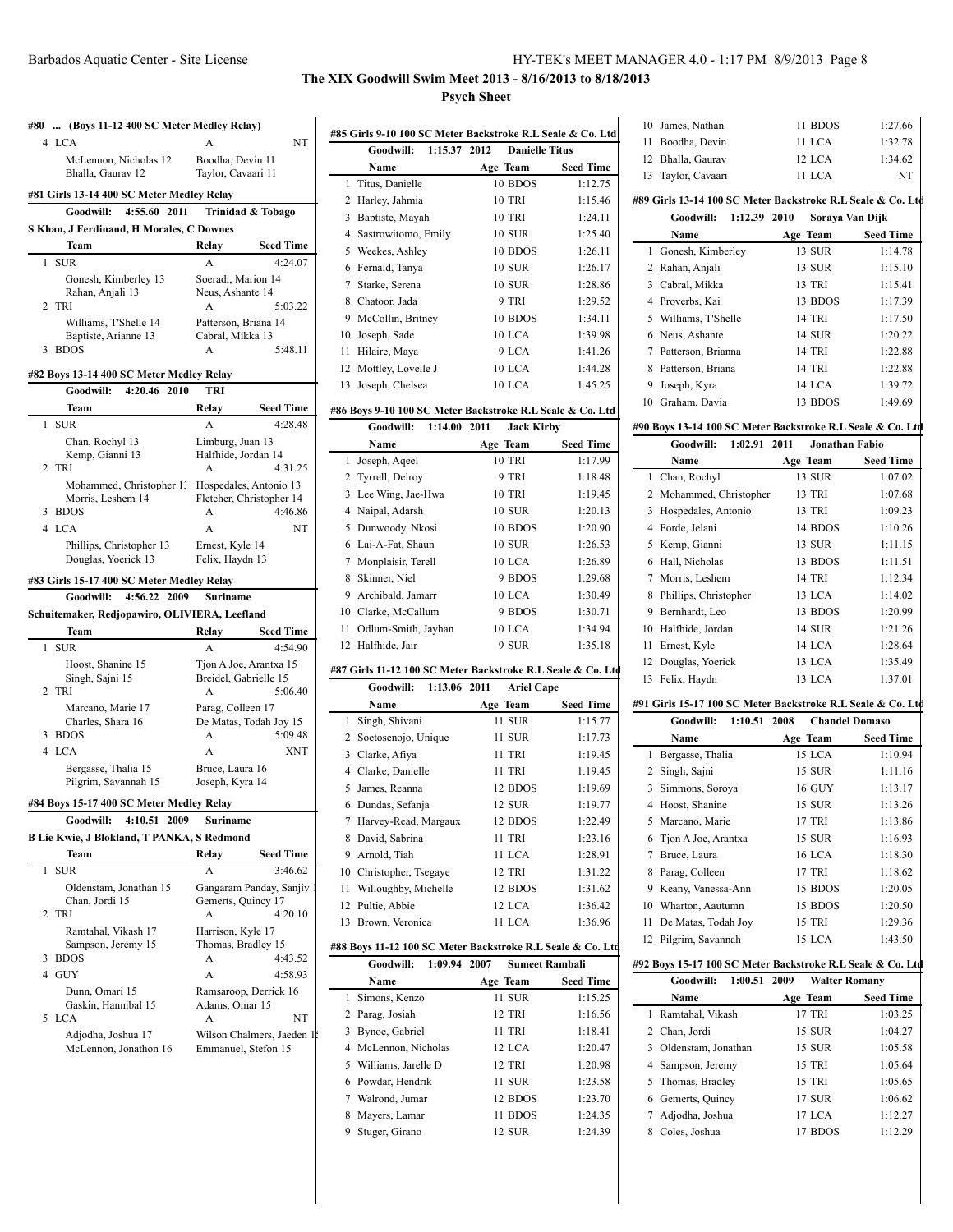# **The XIX Goodwill Swim Meet 2013 - 8/16/2013 to 8/18/2013 Psych Sheet**

| #92                                                                                             | (Boys 15-17 100 SC Meter Backstroke R.L Seale & C |                                |                             |  |  |
|-------------------------------------------------------------------------------------------------|---------------------------------------------------|--------------------------------|-----------------------------|--|--|
|                                                                                                 | 9 Pile, Jonathan                                  | 17 BDOS                        | 1:13.45                     |  |  |
| 10                                                                                              | McLennon, Jonathon                                | 16 LCA                         | 1:14.61                     |  |  |
| 11                                                                                              | Emmanuel, Stefon                                  | 15 LCA                         | 1:20.07                     |  |  |
|                                                                                                 |                                                   |                                |                             |  |  |
| #93 Girls 8 & Under 50 SC Meter Freestyle<br>33.52<br>2010<br><b>Charise Mason</b><br>Goodwill: |                                                   |                                |                             |  |  |
|                                                                                                 | Name                                              | Age Team                       | <b>Seed Time</b>            |  |  |
| 1                                                                                               | Anthony, Zoe                                      | 8 TRI                          | 36.40                       |  |  |
| 2                                                                                               | Dunwoody, Aza                                     | 8 BDOS                         | 36.79                       |  |  |
| 3                                                                                               | Moeslan, Caithlin                                 | 8 SUR                          | 37.38                       |  |  |
|                                                                                                 | 4 Karwofodi, Cheverny                             | 8 SUR                          | 37.82                       |  |  |
|                                                                                                 | 5 Caseman, Neishelah                              | 6 TRI                          | 37.93                       |  |  |
| 6                                                                                               | Touw Ngie Tjouw, Talia                            | 8 SUR                          | 37.93                       |  |  |
| 7                                                                                               | Talma, Keilani                                    | 8 BDOS                         | 37.98                       |  |  |
| 8                                                                                               | Renwick, Kayla                                    | 8 BDOS                         | 39.82                       |  |  |
| 9                                                                                               |                                                   |                                |                             |  |  |
|                                                                                                 | Marcelle, Mya                                     | 8 TRI                          | 40.05                       |  |  |
|                                                                                                 | 10 Hazzell, Naima                                 | 7 LCA                          | 45.66                       |  |  |
| 11                                                                                              | Mauricette, Sunshine                              | 8 LCA                          | 47.45                       |  |  |
|                                                                                                 | 12 Persaud, Aleka                                 | 6 GUY                          | 48.85                       |  |  |
| 13                                                                                              | Stiede, Raven                                     | 8 LCA                          | 51.51                       |  |  |
| 14                                                                                              | Soomer-Charles, Gabrielle                         | 8 LCA                          | 53.59                       |  |  |
|                                                                                                 | #94 Boys 8 & Under 50 SC Meter Freestyle          |                                |                             |  |  |
|                                                                                                 | Goodwill:<br>31.12 2010                           |                                | <b>Yael Touw Ngie Tjouw</b> |  |  |
|                                                                                                 | Name                                              | Age Team                       | <b>Seed Time</b>            |  |  |
| 1                                                                                               | Taylor, Zachary                                   | 8 BDOS                         | 34.54                       |  |  |
|                                                                                                 | 2 Trotman, Kai                                    | 8 BDOS                         | 34.75                       |  |  |
| 3                                                                                               | Stuger, Feranto                                   | 8 SUR                          | 34.85                       |  |  |
|                                                                                                 | 4 Changar, Josiah                                 | 7 TRI                          | 35.13                       |  |  |
| 5                                                                                               | Pollard, Christopher                              | 8 BDOS                         | 35.74                       |  |  |
|                                                                                                 | 6 Wilson, Zarek W                                 |                                |                             |  |  |
|                                                                                                 |                                                   | 7 TRI                          | 35.92                       |  |  |
|                                                                                                 | 7 Matamoro, Johann-Matthew                        | 8 TRI                          | 36.38                       |  |  |
| 8                                                                                               | Seaton, Leon                                      | 8 GUY                          | 36.73                       |  |  |
| 9                                                                                               | Kasdiran, Preston                                 | 8 SUR                          | 37.02                       |  |  |
|                                                                                                 | 10 Blanchard, D'Andre                             | 7 LCA                          | 37.98                       |  |  |
| 11                                                                                              | Moeljodirjo, Sven                                 | 7 SUR                          | 39.89                       |  |  |
|                                                                                                 | 12 Scott, David                                   | 8 GUY                          | 43.36                       |  |  |
| 13                                                                                              | Noel, Raekwon                                     | 7 GUY                          | 43.36                       |  |  |
|                                                                                                 | 14 Ambrose, Kyle                                  | 8 LCA                          | 43.80                       |  |  |
| 15                                                                                              | Reynolds, Ziv                                     | 8 LCA                          | 44.16                       |  |  |
|                                                                                                 | 16 Ernest, Akim                                   | 8 LCA                          | 46.63                       |  |  |
| 17                                                                                              | Munroe, Lajaun                                    | 7 GUY                          | 53.57                       |  |  |
|                                                                                                 |                                                   |                                |                             |  |  |
|                                                                                                 | #95 Girls 9-10 50 SC Meter Freestyle              |                                |                             |  |  |
|                                                                                                 | Goodwill:<br>29.22                                | <b>Destiny Harding</b><br>2012 |                             |  |  |
|                                                                                                 | Name                                              | Age Team                       | <b>Seed Time</b>            |  |  |
| 1                                                                                               | Titus, Danielle                                   | 10 BDOS                        | 30.25                       |  |  |
| 2                                                                                               | Harley, Jahmia                                    | 10 TRI                         | 30.55                       |  |  |
| 3                                                                                               | Weekes, Ashley                                    | 10 BDOS                        | 32.01                       |  |  |
| 4                                                                                               | Kommies, Lequisha                                 | 10 SUR                         | 32.36                       |  |  |
| 5                                                                                               | Sastrowitomo, Emily                               | 10 SUR                         | 32.76                       |  |  |
| 6                                                                                               | Smith, Kayla                                      | 9 BDOS                         | 32.89                       |  |  |
| 7                                                                                               | Fernald, Tanya                                    | 10 SUR                         | 33.09                       |  |  |
| 8                                                                                               | Baptiste, Mayah                                   | 10 TRI                         | 33.54                       |  |  |
| 9                                                                                               | Chatoor, Jada                                     | 9 TRI                          | 33.55                       |  |  |
| 10                                                                                              | Joseph, Sade                                      | 10 LCA                         | 38.05                       |  |  |
| 11                                                                                              | Mottley, Lovelle J                                | 10 LCA                         | 38.81                       |  |  |
| 12<br>13                                                                                        | Hilaire, Maya<br>Joseph, Chelsea                  | 9 LCA<br>10 LCA                | 40.05<br>41.64              |  |  |

| #96 Boys 9-10 50 SC Meter Freestyle |                         |               |                             |  |
|-------------------------------------|-------------------------|---------------|-----------------------------|--|
|                                     | Goodwill:<br>29.25 2012 |               | <b>Yael Touw Ngie Tjouw</b> |  |
|                                     | Name                    | Age Team      | <b>Seed Time</b>            |  |
| 1                                   | Dunwoody, Nkosi         | 10 BDOS       | 30.56                       |  |
| 2                                   | Joseph, Aqeel           | <b>10 TRI</b> | 30.95                       |  |
| 3                                   | Tyrrell, Delroy         | 9 TRI         | 31.28                       |  |
| 4                                   | Naipal, Adarsh          | <b>10 SUR</b> | 31.73                       |  |
| 5                                   | Odlum-Smith, Jayhan     | 10 LCA        | 32.17                       |  |
| 6                                   | Lee Wing, Jae-Hwa       | <b>10 TRI</b> | 32.29                       |  |
| 7                                   | Gulstone, Taj           | 9 BDOS        | 32.73                       |  |
| 8                                   | Lai-A-Fat, Shaun        | <b>10 SUR</b> | 32.75                       |  |
| 9                                   | Jones, Dean             | <b>10 SUR</b> | 33.02                       |  |
|                                     | 10 Clarke, McCallum     | 9 BDOS        | 34.03                       |  |
| 11                                  | Archibald, Jamarr       | 10 LCA        | 34.19                       |  |
|                                     | 12 Monplaisir, Terell   | 10 LCA        | 35.37                       |  |
| 13                                  | Samuel, Andre           | 10 LCA        | 35.85                       |  |
|                                     |                         |               |                             |  |

# **#97 Girls 11-12 50 SC Meter Freestyle**

|              | Goodwill:<br>29.22 2007 | Dayna Gillette |                  |
|--------------|-------------------------|----------------|------------------|
|              | Name                    | Age Team       | <b>Seed Time</b> |
| $\mathbf{1}$ | Singh, Shivani          | 11 SUR         | 29.75            |
| 2            | Graanoogst, Tatjana     | 11 SUR         | 29.81            |
| 3            | Soetosenojo, Unique     | 11 SUR         | 30.29            |
| 4            | James, Reanna           | 12 BDOS        | 31.47            |
|              | 5 Harvey-Read, Margaux  | 12 BDOS        | 31.63            |
| 6            | Dupigny, Gabrielle      | 12 BDOS        | 31.69            |
| 7            | David, Sabrina          | 11 TRI         | 32.23            |
|              | 8 Toney-Renee, Raven    | 11 TRI         | 32.39            |
| 9            | Burgin-Toney, Raven     | 11 TRI         | 32.39            |
|              | 10 Christopher, Tsegaye | 12 TRI         | 32.50            |
| 11           | Brown, Veronica         | 11 LCA         | 34.02            |
|              | 12 Pultie, Abbie        | 12 LCA         | 34.11            |
|              | 13 Arnold, Tiah         | 11 LCA         | 34.15            |
|              | 14 Grant, Amy           | 11 GUY         | 34.22            |
|              | 15 King, Sarah          | 11 GUY         | 34.73            |
|              | 16 Brown, Abigail       | 12 LCA         | 36.49            |

# **#98 Boys 11-12 50 SC Meter Freestyle**

|                | Goodwill:                             | 26.99 | 2012       | Gianni Kemp   |                         |
|----------------|---------------------------------------|-------|------------|---------------|-------------------------|
|                | Name                                  |       |            | Age Team      | <b>Seed Time</b>        |
| 1              | Bynoe, Gabriel                        |       |            | 11 TRI        | 28.86                   |
| $\overline{c}$ | Simons, Kenzo                         |       |            | 11 SUR        | 29.25                   |
| 3              | Williams, Jarelle D                   |       |            | <b>12 TRI</b> | 29.31                   |
| 4              | Stuger, Girano                        |       |            | <b>12 SUR</b> | 29.86                   |
| 5              | Chatoor, Graham                       |       |            | <b>11 TRI</b> | 30.25                   |
| 6              | Walrond, Jumar                        |       |            | 12 BDOS       | 30.50                   |
| 7              | Nahar, Pierre                         |       |            | <b>12 SUR</b> | 31.18                   |
| 8              | Mayers, Lamar                         |       |            | 11 BDOS       | 32.31                   |
| 9              | James, Nathan                         |       |            | 11 BDOS       | 32.64                   |
| 10             | McLennon, Nicholas                    |       |            | 12 LCA        | 32.88                   |
| 11             | Scott, Daniel                         |       |            | 12 GUY        | 32.92                   |
| 12             | Boodha, Devin                         |       |            | 11 LCA        | 33.21                   |
| 13             | Bhalla, Gaurav                        |       |            | 12 LCA        | 34.24                   |
| 14             | Hacket, Nathon                        |       |            | 11 GUY        | 34.39                   |
| 15             | Beaton, Nkosi                         |       |            | 11 GUY        | 34.54                   |
| 16             | Taylor, Cavaari                       |       |            | $11$ LCA      | 38.11                   |
|                | #99 Girls 13-14 50 SC Meter Freestyle |       |            |               |                         |
|                | Goodwill:                             |       | 28.13 2011 |               | <b>Britnay van Lang</b> |
|                | Name                                  |       |            | Age Team      | <b>Seed Time</b>        |

| <b>Name</b>     | Age Team | <b>Seed Time</b> |
|-----------------|----------|------------------|
| 1 Cabral, Mikka | 13 TRI   | 29.30            |
| 2 Neus, Ashante | 14 SUR   | 29.43            |

| 3              | Rahan, Anjali                                  | 13 SUR                          | 30.35            |
|----------------|------------------------------------------------|---------------------------------|------------------|
|                | 4 Proverbs, Kai                                | 13 BDOS                         | 30.46            |
|                | 5 Williams, T'Shelle                           | 14 TRI                          | 30.47            |
|                |                                                | 14 SUR                          | 30.61            |
|                | 6 Soeradi, Marion                              |                                 |                  |
|                | 7 Patterson, Brianna                           | 14 TRI                          | 31.29            |
|                | 8 Patterson, Briana                            | 14 TRI                          | 31.29            |
|                | 9 Khan, Accalia                                | 13 GUY                          | 31.88            |
|                | 10 Fiedtkou, Nikita                            | 13 GUY                          | 33.10            |
| 11             | McKenzie, Amber                                | 13 BDOS                         | 34.35            |
|                | 12 Piggott, Tara                               | 14 BDOS                         | 34.38            |
| 13             | Joseph, Kyra                                   | 14 LCA                          | 36.35            |
|                |                                                |                                 |                  |
|                | #100 Boys 13-14 50 SC Meter Freestyle<br>25.20 | Jordi Chan<br>2012              |                  |
|                | Goodwill:                                      |                                 |                  |
|                | Name                                           | Age Team                        | Seed Time        |
| 1              | Chan, Rochyl                                   | 13 SUR                          | 25.10            |
| $\overline{2}$ | Limburg, Juan                                  | 13 SUR                          | 26.07            |
|                | 3 Kemp, Gianni                                 | 13 SUR                          | 26.32            |
|                | 4 Mohammed, Christopher                        | 13 TRI                          | 26.37            |
|                | 5 Fletcher, Christopher                        | 14 TRI                          | 26.41            |
|                | 6 Morris, Leshem                               | 14 TRI                          | 26.61            |
|                | 7 Forde, Jelani                                | 14 BDOS                         | 27.28            |
|                | 8 Mullins, Kent                                | 13 BDOS                         | 28.15            |
|                | 9 Ernest, Kyle                                 | 14 LCA                          | 28.16            |
|                | 10 Hall, Nicholas                              | 13 BDOS                         | 28.36            |
| 11             | Phillips, Christopher                          | 13 LCA                          | 29.11            |
|                | 12 deNobrega, Joseph                           | 13 GUY                          | 30.14            |
|                |                                                |                                 |                  |
|                | 13 Douglas, Yoerick                            | 13 LCA                          | 30.79            |
|                | 14 Skeete, Jamaal                              | 14 GUY                          | 31.48            |
| 15             | Felix, Haydn                                   | 13 LCA                          | 34.17            |
|                | #101 Girls 15-17 50 SC Meter Freestyle         |                                 |                  |
|                |                                                |                                 |                  |
|                | 27.74<br>Goodwill:                             | <b>Britany van Lang</b><br>2012 |                  |
|                | Name                                           | Age Team                        | <b>Seed Time</b> |
| 1              | Breidel, Gabrielle                             | 15 SUR                          |                  |
|                | 2 Marcano, Marie                               | 17 TRI                          | 28.01<br>28.31   |
| 3              |                                                |                                 |                  |
|                | Hoost, Shanine                                 | 15 SUR                          | 28.72            |
|                | 4 Bergasse, Thalia                             | 15 LCA                          | 29.05            |
|                | 5 Gaskin, Athena                               | 17 GUY                          | 29.13            |
|                | 6 Singh, Sajni                                 | 15 SUR                          | 29.27            |
| 7              | Willoughby, Kimberley                          | 15 BDOS                         | 29.46            |
| 8              | Bruce, Laura                                   | 16 LCA                          | 29.62            |
|                | 9 Searles, Jade                                | 15 BDOS                         | 30.19            |
| 10             | Keany, Vanessa-Ann                             | 15 BDOS                         | 30.65            |
| 11             | Simmons, Soroya                                | 16 GUY                          | 30.68            |
|                | 12 Sanmoogan, Jamila                           | 15 GUY                          | 30.93            |
|                | 13 Charles, Shara                              | 16 TRI                          | 31.17            |
|                | 14 Parag, Colleen                              | 17 TRI                          | 31.20            |
| 15             | Pilgrim, Savannah                              | 15 LCA                          | 34.61            |
|                |                                                |                                 |                  |
|                | #102 Boys 15-17 50 SC Meter Freestyle          |                                 |                  |
|                | Goodwill:<br>23.93                             | <b>Abraham Mc Leod</b><br>2009  |                  |
|                | Name                                           | Age Team                        | <b>Seed Time</b> |
| 1              | Gemerts, Quincy                                | 17 SUR                          | 24.44            |
|                | 2 Chan, Jordi                                  | 15 SUR                          | 25.01            |
|                | 3 Ramtahal, Vikash                             | 17 TRI                          | 25.50            |
|                | 4 Gangaram Panday, Sanjiv                      | 15 SUR                          | 25.59            |
|                | 5 Harrison, Kyle                               | 17 TRI                          | 25.89            |
|                | 6 Thomas, Bradley                              | 15 TRI                          | 25.99            |
|                | 7 Gunby, Gabriel                               | 17 BDOS                         | 26.05            |
|                | 8 Gaskin, Hannibal                             | 15 GUY                          | 26.86            |
|                | 9 Adams, Omar                                  | 15 GUY                          | 26.95            |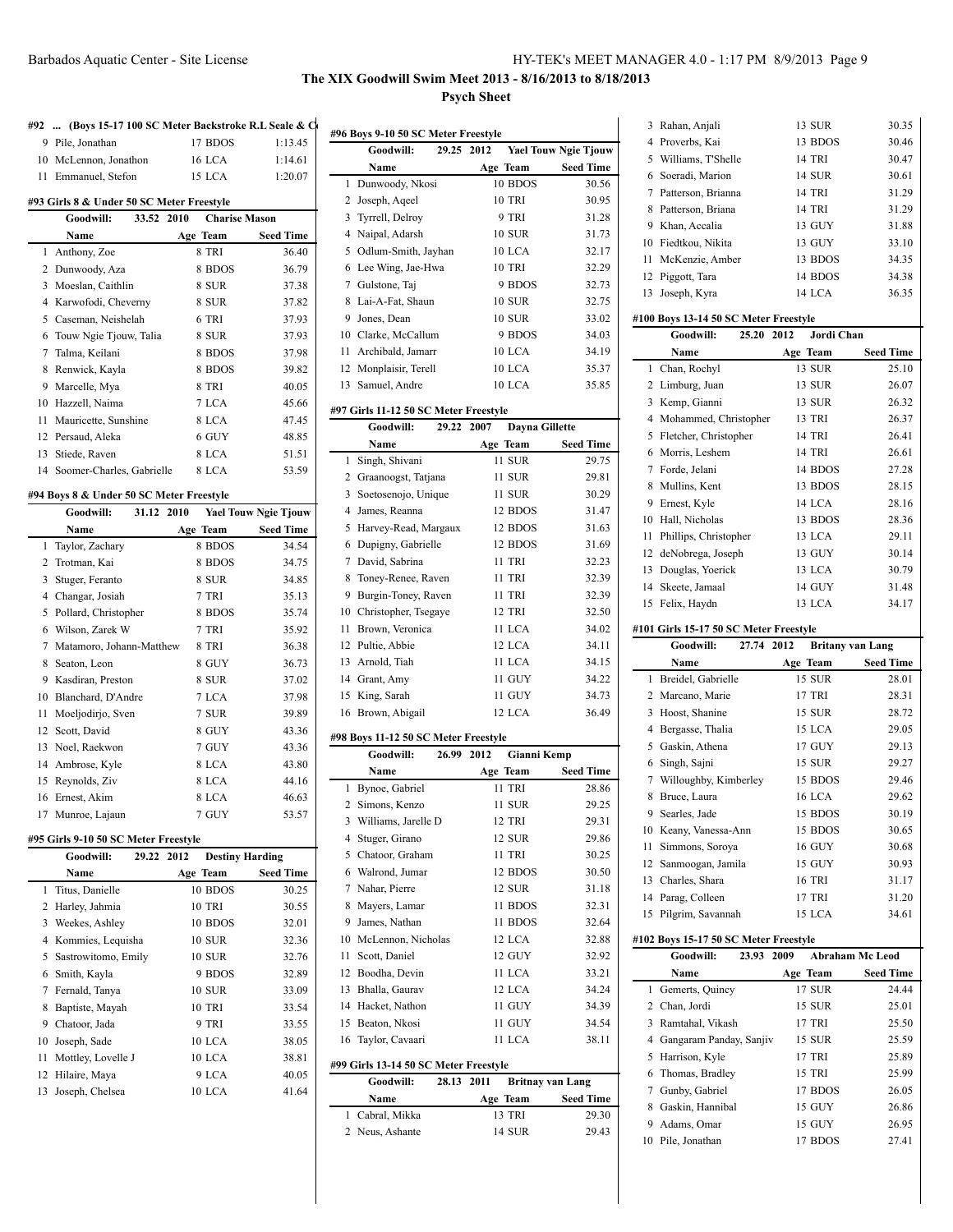# **The XIX Goodwill Swim Meet 2013 - 8/16/2013 to 8/18/2013 Psych Sheet**

|        | #102  (Boys 15-17 50 SC Meter Freestyle)                          |                                |                             |
|--------|-------------------------------------------------------------------|--------------------------------|-----------------------------|
| 11     | Wilson Chalmers, Jaeden                                           | 15 LCA                         | 28.48                       |
| 12     | Emmanuel, Stefon                                                  | 15 LCA                         | 28.48                       |
|        | 13 Bernhardt, Marius                                              | 17 BDOS                        | 29.63                       |
|        | 14 Adjodha, Joshua                                                | 17 LCA                         | 29.67                       |
|        | 15 Dunn, Omari                                                    | 15 GUY                         | 29.96                       |
|        | 16 McLennon, Jonathon                                             | <b>16 LCA</b>                  | 30.17                       |
|        | 17 Ramsaroop, Derrick                                             | <b>16 GUY</b>                  | 30.87                       |
|        |                                                                   |                                |                             |
|        | #103 Girls 9-10 100 SC Meter Breaststroke<br>Goodwill:<br>1:23.32 | 2012<br><b>Vrisnelit Faure</b> |                             |
|        |                                                                   |                                |                             |
|        | Name                                                              | Age Team                       | <b>Seed Time</b>            |
| 1      | Titus, Danielle                                                   | 10 BDOS                        | 1:25.24                     |
|        | 2 Weekes, Ashley                                                  | 10 BDOS                        | 1:26.09                     |
| 3      | Marchand, Shahlaa                                                 | 10 TRI                         | 1:30.61                     |
|        | 4 Fernald, Tanya                                                  | <b>10 SUR</b>                  | 1:31.65                     |
|        | 5 Baptiste, Mayah                                                 | 10 TRI                         | 1:34.05                     |
|        | 6 Chatoor, Jada                                                   | 9 TRI                          | 1:34.50                     |
| 7      | Smith, Kayla                                                      | 9 BDOS                         | 1:35.38                     |
| 8      | Starke, Serena                                                    | <b>10 SUR</b>                  | 1:39.70                     |
| 9      | Joseph, Sade                                                      | 10 LCA                         | 1:49.60                     |
|        | 10 Mottley, Lovelle J                                             | 10 LCA                         | 1:52.49                     |
| 11     | Joseph, Chelsea                                                   | 10 LCA                         | 1:59.20                     |
|        | 12 Hilaire, Maya                                                  | 9 LCA                          | <b>NT</b>                   |
|        | #104 Boys 9-10 100 SC Meter Breaststroke                          |                                |                             |
|        | <b>Goodwill:</b><br>1:23.48                                       | 2012                           | <b>Yael Touw Ngie Tjouw</b> |
|        | Name                                                              | Age Team                       | <b>Seed Time</b>            |
| 1      | Dunwoody, Nkosi                                                   | 10 BDOS                        | 1:26.92                     |
| 2      | Joseph, Aqeel                                                     | 10 TRI                         | 1:28.31                     |
| 3      | Halfhide, Jair                                                    | 9 SUR                          | 1:30.22                     |
| 4      | Jones, Dean                                                       | <b>10 SUR</b>                  | 1:31.61                     |
| 5      | Naipal, Adarsh                                                    | <b>10 SUR</b>                  | 1:32.76                     |
| 6      | Lee Wing, Jae-Hwa                                                 | <b>10 TRI</b>                  | 1:33.00                     |
| 7      | Tyrrell, Delroy                                                   | 9 TRI                          | 1:33.94                     |
| 8      | Monplaisir, Terell                                                | 10 LCA                         | 1:34.88                     |
| 9      | Clarke, McCallum                                                  | 9 BDOS                         | 1:35.01                     |
|        | 10 Archibald, Jamarr                                              | 10 LCA                         | 1:45.40                     |
| 11     | Samuel, Andre                                                     | 10 LCA                         | 1:49.01                     |
| 12     | Odlum-Smith, Jayhan                                               | 10 LCA                         | 1:53.52                     |
|        |                                                                   |                                |                             |
|        | #105 Girls 11-12 100 SC Meter Breaststroke                        |                                |                             |
|        | 1:21.52<br>Goodwill:                                              | 1999<br><b>Rachel Nemele</b>   |                             |
|        | Name                                                              | Age Team                       | <b>Seed Time</b>            |
| 1<br>2 | Singh, Shivani                                                    | 11 SUR<br>11 TRI               | 1:27.01                     |
| 3      | David, Sabrina                                                    |                                | 1:28.42                     |
| 4      | Willoughby, Michelle                                              | 12 BDOS                        | 1:28.73                     |
|        | Pultie, Abbie                                                     | 12 LCA<br>11 SUR               | 1:29.42<br>1:29.90          |
| 5      | Graanoogst, Tatjana<br>Dundas, Sefanja                            |                                |                             |
| 6<br>7 |                                                                   | 12 SUR<br>12 BDOS              | 1:32.53                     |
|        | Dupigny, Gabrielle                                                |                                | 1:33.57                     |
| 8      | Clarke, Afiya                                                     | 11 TRI                         | 1:33.77                     |
| 9      | Clarke, Danielle                                                  | 11 TRI                         | 1:33.77                     |
| 10     | Harvey-Read, Margaux                                              | 12 BDOS                        | 1:34.58                     |
| 11     | Toney-Renee, Raven                                                | 11 TRI                         | 1:36.61                     |
| 12     | Burgin-Toney, Raven                                               | 11 TRI                         | 1:36.61                     |
| 13     | Arnold, Tiah                                                      | 11 LCA                         | 1:41.10                     |
| 14     | Brown, Veronica                                                   | 11 LCA                         | 1:46.32                     |
| 15     | Brown, Abigail                                                    | 12 LCA                         | 1:48.13                     |
| 16     | King, Sarah                                                       | 11 GUY                         | 1:57.56                     |

|    |                                            |              | #106 Boys 11-12 100 SC Meter Breaststroke |               |                       |
|----|--------------------------------------------|--------------|-------------------------------------------|---------------|-----------------------|
|    | <b>Goodwill:</b>                           | 1:16.41 2007 |                                           |               | <b>Daniel Tardieu</b> |
|    | Name                                       |              |                                           | Age Team      | <b>Seed Time</b>      |
| 1  | Walrond, Jumar                             |              |                                           | 12 BDOS       | 1:22.74               |
| 2  | Bynoe, Gabriel                             |              |                                           | <b>11 TRI</b> | 1:24.77               |
| 3  | Chatoor, Graham                            |              |                                           | <b>11 TRI</b> | 1:26.60               |
| 4  | Simons, Kenzo                              |              |                                           | 11 SUR        | 1:27.84               |
| 5  | Powdar, Hendrik                            |              |                                           | 11 SUR        | 1:31.72               |
| 6  | Williams, Jarelle D                        |              |                                           | <b>12 TRI</b> | 1:34.04               |
| 7  | Hacket, Nathon                             |              |                                           | 11 GUY        | 1:35.79               |
| 8  | Mayers, Lamar                              |              |                                           | 11 BDOS       | 1:39.00               |
| 9  | Boodha, Devin                              |              |                                           | 11 LCA        | 1:39.22               |
| 10 | Hinds, Zari                                |              |                                           | 12 BDOS       | 1:39.99               |
| 11 | McLennon, Nicholas                         |              |                                           | $12$ LCA      | 1:41.06               |
| 12 | Taylor, Cavaari                            |              |                                           | 11 LCA        | 1:41.34               |
| 13 | Stuger, Girano                             |              |                                           | <b>12 SUR</b> | 1:49.70               |
|    | #107 Girls 13-14 100 SC Meter Breaststroke |              |                                           |               |                       |
|    | Goodwill:                                  | 1:21.32 2011 |                                           |               | Johnnya Ferdinand     |
|    | Name                                       |              |                                           | Age Team      | <b>Seed Time</b>      |
| 1  | Proverbs, Kai                              |              |                                           | 13 BDOS       | 1:20.62               |
| 2  | Soeradi, Marion                            |              |                                           | 14 SUR        | 1:26.44               |
|    |                                            |              |                                           |               |                       |
| 3  | Patterson, Brianna                         |              |                                           | 14 TRI        | 1:26.48               |
| 4  | Patterson, Briana                          |              |                                           | 14 TRI        | 1:26.48               |
| 5  | Rahan, Anjali                              |              |                                           | 13 SUR        | 1:28.20               |
| 6  | Gonesh, Kimberley                          |              |                                           | 13 SUR        | 1:29.01               |

### **#108 Boys 13-14 100 SC Meter Breaststroke**

|    | 1:10.64 2010<br>Goodwill:                  | <b>Jonathan Gillette</b> |                  |
|----|--------------------------------------------|--------------------------|------------------|
|    | Name                                       | Age Team                 | <b>Seed Time</b> |
|    | 1 Limburg, Juan                            | 13 SUR                   | 1:13.98          |
|    | 2 Kemp, Gianni                             | 13 SUR                   | 1:14.53          |
| 3  | Mullins, Kent                              | 13 BDOS                  | 1:17.12          |
| 4  | Hospedales, Antonio                        | 13 TRI                   | 1:19.02          |
| 5  | Hall, Nicholas                             | 13 BDOS                  | 1:19.16          |
| 6  | Forde, Jelani                              | 14 BDOS                  | 1:19.91          |
| 7  | Mohammed, Christopher                      | 13 TRI                   | 1:21.94          |
| 8  | Halfhide, Jordan                           | 14 SUR                   | 1:26.83          |
| 9  | Phillips, Christopher                      | 13 LCA                   | 1:26.89          |
| 10 | Fletcher, Christopher                      | 14 TRI                   | 1:31.89          |
| 11 | Felix, Haydn                               | 13 LCA                   | 1:36.58          |
|    | 12 Douglas, Yoerick                        | 13 LCA                   | 1:44.45          |
|    | 13 Ernest, Kyle                            | 14 LCA                   | 1:51.79          |
|    | #109 Girls 15-17 100 SC Meter Breaststroke |                          |                  |

8 Joseph, Kyra 14 LCA 1:35.08 McKenzie, Amber 13 BDOS 1:35.42 Baptiste, Arianne 13 TRI 1:43.08

|    | Goodwill: 1:22.16 2012  | <b>Britany van Lang</b> |                  |
|----|-------------------------|-------------------------|------------------|
|    | Name                    | Age Team                | <b>Seed Time</b> |
|    | 1 Willoughby, Kimberley | 15 BDOS                 | 1:20.88          |
|    | 2 Parag, Colleen        | 17 TRI                  | 1:25.00          |
|    | 3 Gaskin, Athena        | 17 GUY                  | 1:25.09          |
|    | 4 Singh, Sajni          | <b>15 SUR</b>           | 1:26.23          |
|    | 5 Marcano, Marie        | 17 TRI                  | 1:28.22          |
|    | 6 Tjon A Joe, Arantxa   | <b>15 SUR</b>           | 1:28.71          |
|    | 7 Bruce, Laura          | <b>16 LCA</b>           | 1:29.20          |
| 8  | Bergasse, Thalia        | 15 LCA                  | 1:29.44          |
| 9  | Charles, Shara          | <b>16 TRI</b>           | 1:31.75          |
|    | 10 Searles, Jade        | 15 BDOS                 | 1:32.04          |
| 11 | Breidel, Gabrielle      | <b>15 SUR</b>           | 1:34.21          |

|   | 12 Pilgrim, Savannah                         | 15 LCA                                                                              | 1:40.21                                                                                                                                              |
|---|----------------------------------------------|-------------------------------------------------------------------------------------|------------------------------------------------------------------------------------------------------------------------------------------------------|
|   |                                              | #110 Boys 15-17 100 SC Meter Breaststroke                                           |                                                                                                                                                      |
|   | Goodwill: 1:06.65 2009                       |                                                                                     | <b>Abraham Mc Leod</b>                                                                                                                               |
|   | Name                                         | Age Team                                                                            | <b>Seed Time</b>                                                                                                                                     |
| 1 | Gangaram Panday, Sanjiv                      | <b>15 SUR</b>                                                                       | 1:13.71                                                                                                                                              |
|   | 2 Gunby, Gabriel                             | 17 BDOS                                                                             | 1:13.90                                                                                                                                              |
|   | 3 Harrison, Kyle                             | 17 TRI                                                                              | 1:14.78                                                                                                                                              |
|   | 4 Emmanuel, Stefon                           | 15 LCA                                                                              | 1:15.55                                                                                                                                              |
|   | 5 Gemerts, Quincy                            | 17 SUR                                                                              | 1:15.68                                                                                                                                              |
|   | 6 Chan, Jordi                                | 15 SUR                                                                              | 1:17.54                                                                                                                                              |
|   | 7 Thomas, Bradley                            | 15 TRI                                                                              | 1:17.74                                                                                                                                              |
|   | 8 Sampson, Jeremy                            | 15 TRI                                                                              | 1:20.94                                                                                                                                              |
|   | 9 Dunn, Omari                                | 15 GUY                                                                              | 1:21.89                                                                                                                                              |
|   | 10 McLennon, Jonathon                        | <b>16 LCA</b>                                                                       | 1:22.10                                                                                                                                              |
|   | 11 Bernhardt, Marius                         | 17 BDOS                                                                             | 1:22.19                                                                                                                                              |
|   | 12 Wilson Chalmers, Jaeden                   | 15 LCA                                                                              | 1:26.72                                                                                                                                              |
|   | 13 Ramsaroop, Derrick                        | <b>16 GUY</b>                                                                       | 1:29.90                                                                                                                                              |
|   | 14 Adjodha, Joshua                           | 17 LCA                                                                              | 1:47.98                                                                                                                                              |
|   |                                              | #111 Girls 8 & Under 200 SC Meter Freestyle Relay                                   |                                                                                                                                                      |
|   | Goodwill: 2:22.01 2009                       | <b>Suriname</b>                                                                     |                                                                                                                                                      |
|   | C Peiter, S Singh, T Graanoogst, N Pelhan    |                                                                                     |                                                                                                                                                      |
|   | Team                                         | Relay                                                                               | <b>Seed Time</b>                                                                                                                                     |
| 1 | <b>SUR</b>                                   | A                                                                                   | 2:33.62                                                                                                                                              |
|   | Karwofodi, Cheverny 8                        |                                                                                     | Moeslan, Caithlin 8                                                                                                                                  |
|   | Muler, Rachel 7<br>2 TRI                     | А                                                                                   | Touw Ngie Tjouw, Talia 8<br>2:34.56                                                                                                                  |
|   | 3 BDOS                                       | A                                                                                   | 2:37.82                                                                                                                                              |
|   | 4 LCA                                        | A                                                                                   | 3:18.21                                                                                                                                              |
|   | Mauricette, Sunshine 8                       |                                                                                     | Soomer-Charles, Gabrielle                                                                                                                            |
|   |                                              |                                                                                     |                                                                                                                                                      |
|   | Stiede, Raven 8                              | Hazzell, Naima 7                                                                    |                                                                                                                                                      |
|   |                                              |                                                                                     |                                                                                                                                                      |
|   | Goodwill:                                    | #112 Boys 8 & Under 200 SC Meter Freestyle Relay<br>2:15.94 2009<br><b>Barbados</b> |                                                                                                                                                      |
|   | D St.Prix, J Kirby, L Weekes, K Talma        |                                                                                     |                                                                                                                                                      |
|   | Team                                         | Relay                                                                               |                                                                                                                                                      |
|   | 1 BDOS                                       | A                                                                                   |                                                                                                                                                      |
|   | 2 TRI                                        | A                                                                                   |                                                                                                                                                      |
|   | 3 SUR                                        | A                                                                                   |                                                                                                                                                      |
|   | Kasdiran, Preston 8                          |                                                                                     | Moeljodirjo, Sven 7                                                                                                                                  |
|   | Stuger, Feranto 8                            | Tangali, Shafiq 8                                                                   |                                                                                                                                                      |
|   | 4 LCA                                        | А                                                                                   |                                                                                                                                                      |
|   | Ambrose, Kyle 8                              | Ernest, Akim 8                                                                      |                                                                                                                                                      |
|   | Reynolds, Ziv 8<br>5 GUY                     | А                                                                                   | Blanchard, D'Andre 7                                                                                                                                 |
|   | Noel, Raekwon 7                              | Munroe, Lajaun 7                                                                    |                                                                                                                                                      |
|   | Scott, David 8                               | Seaton, Leon 8                                                                      |                                                                                                                                                      |
|   |                                              | #113 Girls 9-10 200 SC Meter Freestyle Relay                                        |                                                                                                                                                      |
|   | Goodwill:                                    | 2:04.71<br>2012                                                                     | Trinidad & Tobago                                                                                                                                    |
|   | D Edwards, J Harley, V Faure, J Chai<br>Team | Relay                                                                               |                                                                                                                                                      |
| 1 | <b>BDOS</b>                                  | A                                                                                   |                                                                                                                                                      |
| 2 | TRI                                          | A                                                                                   |                                                                                                                                                      |
| 3 | SUR                                          | A                                                                                   |                                                                                                                                                      |
|   | Fernald, Tanya 10                            |                                                                                     | Kommies, Lequisha 10                                                                                                                                 |
|   | Sastrowitomo, Emily 10<br>4 LCA              | Starke, Serena 10<br>А                                                              |                                                                                                                                                      |
|   | Joseph, Sade 10                              |                                                                                     | <b>Seed Time</b><br>2:22.77<br>2:24.68<br>2:31.92<br>2:52.57<br>2:57.02<br>Seed Time<br>1:09.72<br>2:11.98<br>2:12.37<br>NT<br>Mottley, Lovelle J 10 |